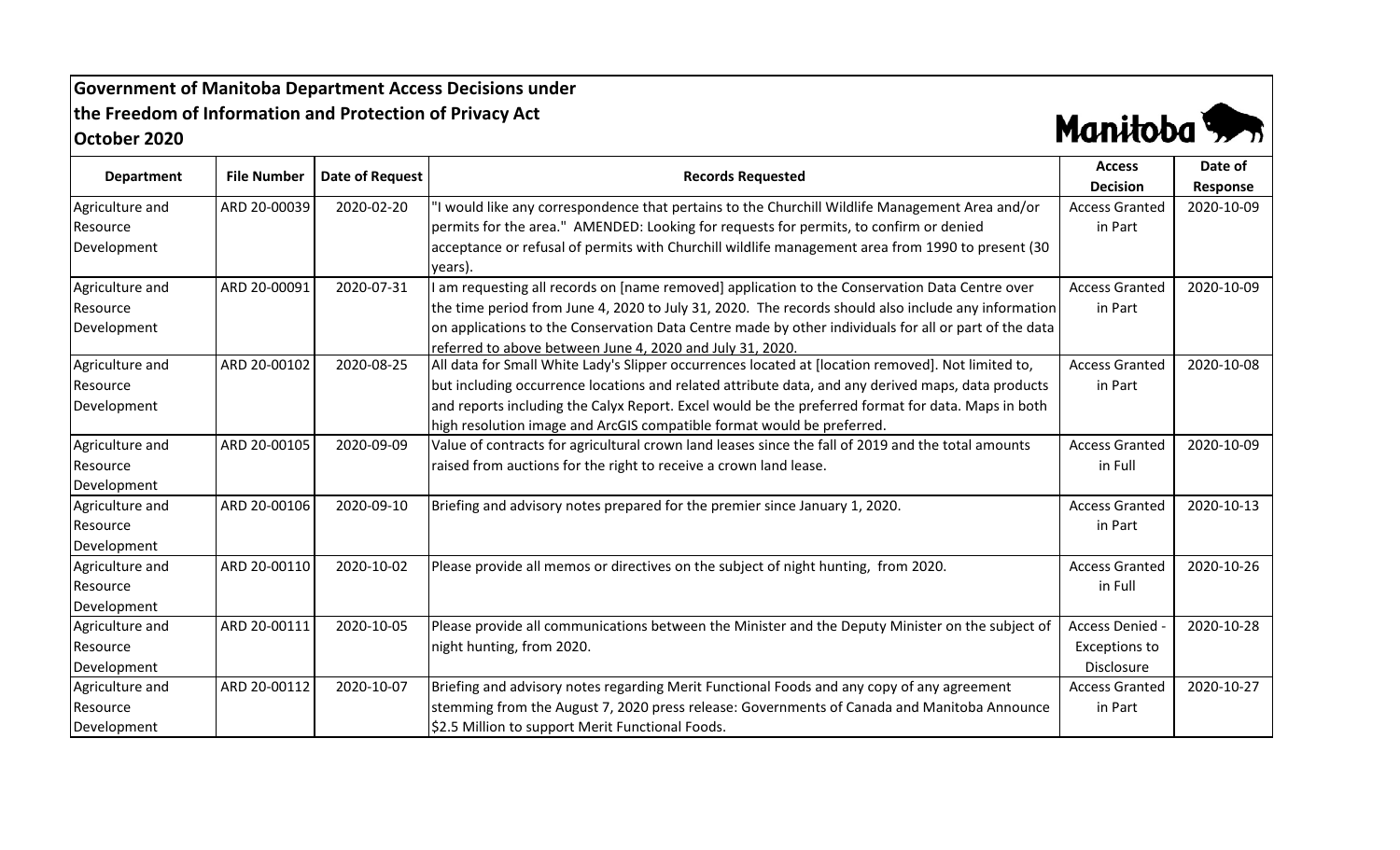| Agriculture and         | ARD 20-00113 | 2020-10-16 | Request access to the total number of employee positions filled and the total number of vacant                         | <b>Access Granted</b> | 2020-10-27 |
|-------------------------|--------------|------------|------------------------------------------------------------------------------------------------------------------------|-----------------------|------------|
| Resource                |              |            | employee positions in the Water Science and Watershed Management branch, broken down by                                | in Full               |            |
| Development             |              |            | classification and include the vacancy date.                                                                           |                       |            |
| <b>Central Services</b> | 20CNS-027    | 2020-03-03 | Request access to the total number of motor graders and truck plows purchased in FY's 2018/19.                         | <b>Access Granted</b> | 2020-10-27 |
|                         |              |            | 2019/20 to date, broken down by purchase date, make and model of the equipment.                                        | in Full               |            |
| <b>Central Services</b> | 20CNS-037    | 2020-05-12 | How many employees have been given notice of lay-off or termination since March 1, 2020. This                          | Access Denied         | 2020-10-27 |
|                         |              |            | would include notices given as an attempt to reduce expenditures as a result of the COVID-19                           | No Records            |            |
|                         |              |            | pandemic. Please exclude for-cause terminations. Please break out the total number into groups of                      |                       |            |
|                         |              |            | employees by function.                                                                                                 |                       |            |
| <b>Central Services</b> | 20CNS-063    | 2020-10-20 | A copy of any/all Crown Lease Agreements with [name and location removed] and any renewal                              | <b>Access Granted</b> | 2020-10-20 |
|                         |              |            | Leases. A copy of any/all sub-leases for [location removed].                                                           | in Part               |            |
| <b>Central Services</b> | 20CNS-079    | 2020-08-31 | Contract with Monreau Chapelle                                                                                         | <b>Access Granted</b> | 2020-10-27 |
|                         |              |            |                                                                                                                        | in Full               |            |
| <b>Central Services</b> | 20CNS-081    | 2020-08-31 | The minister announced on May 15 an RFP for companies to use Manitoba Hydro's fibre-optic                              | Access Denied -       | 2020-10-16 |
|                         |              |            | network. Please provide all briefing notes and analysis on MH's underused/unused fibre-optic                           | No Records            |            |
|                         |              |            | capacity, and the decision to issue an RFP as well as the correspondence showing the feedback to<br>this announcement. |                       |            |
| <b>Central Services</b> | 20CNS-086    | 2020-09-02 | Please provide all records of communication (including texts and emails) which exist with the                          | Access Denied -       | 2020-10-16 |
|                         |              |            | Minister, containing '204 Sprits' or '204 Sprits Inc'.                                                                 | No Records            |            |
| <b>Central Services</b> | 20CNS-087    | 2020-09-02 | Please provide all records of communication (including texts and emails) which exist in the                            | <b>Access Granted</b> | 2020-10-27 |
|                         |              |            | Corporate Administration and Finance Branch (excluding the Minister and the Deputy Minister),                          | in Part               |            |
|                         |              |            | containing '204 Spirits' or '204 Spirits Inc'.                                                                         |                       |            |
| <b>Central Services</b> | 20CNS-096    | 2020-09-09 | Copy of the RFP cited in the May 15, 2020 press release: "PROVINCE SHINING A LIGHT ON DARK                             | <b>Access Granted</b> | 2020-10-16 |
|                         |              |            | FIBRE FOR RURAL BROADBAND SERVICES".                                                                                   | in Full               |            |
| <b>Central Services</b> | 20CNS-097    | 2020-09-14 | Copy of the annual cross-government procurement demand plan.                                                           | Access Denied -       | 2020-10-16 |
|                         |              |            |                                                                                                                        | No Records            |            |
| <b>Central Services</b> | 20CNS-098    | 2020-09-14 | Please provide the RFP for all COVID-19 testing paid for in 2020.                                                      | Access Denied -       | 2020-10-27 |
|                         |              |            |                                                                                                                        | No Records            |            |
| <b>Central Services</b> | 20CNS-099    | 2020-09-16 | Records associated with the adoption of a "category management" approach to procurement as a                           | <b>Access Granted</b> | 2020-10-27 |
|                         |              |            | cost saving measure.                                                                                                   | in Full               |            |
| <b>Central Services</b> | 20CNS-103    | 2020-09-23 | A copy of the application of [personal information removed] [location removed] for the years 2019                      | Access Denied -       | 2020-10-16 |
|                         |              |            | and 2020.                                                                                                              | No Records            |            |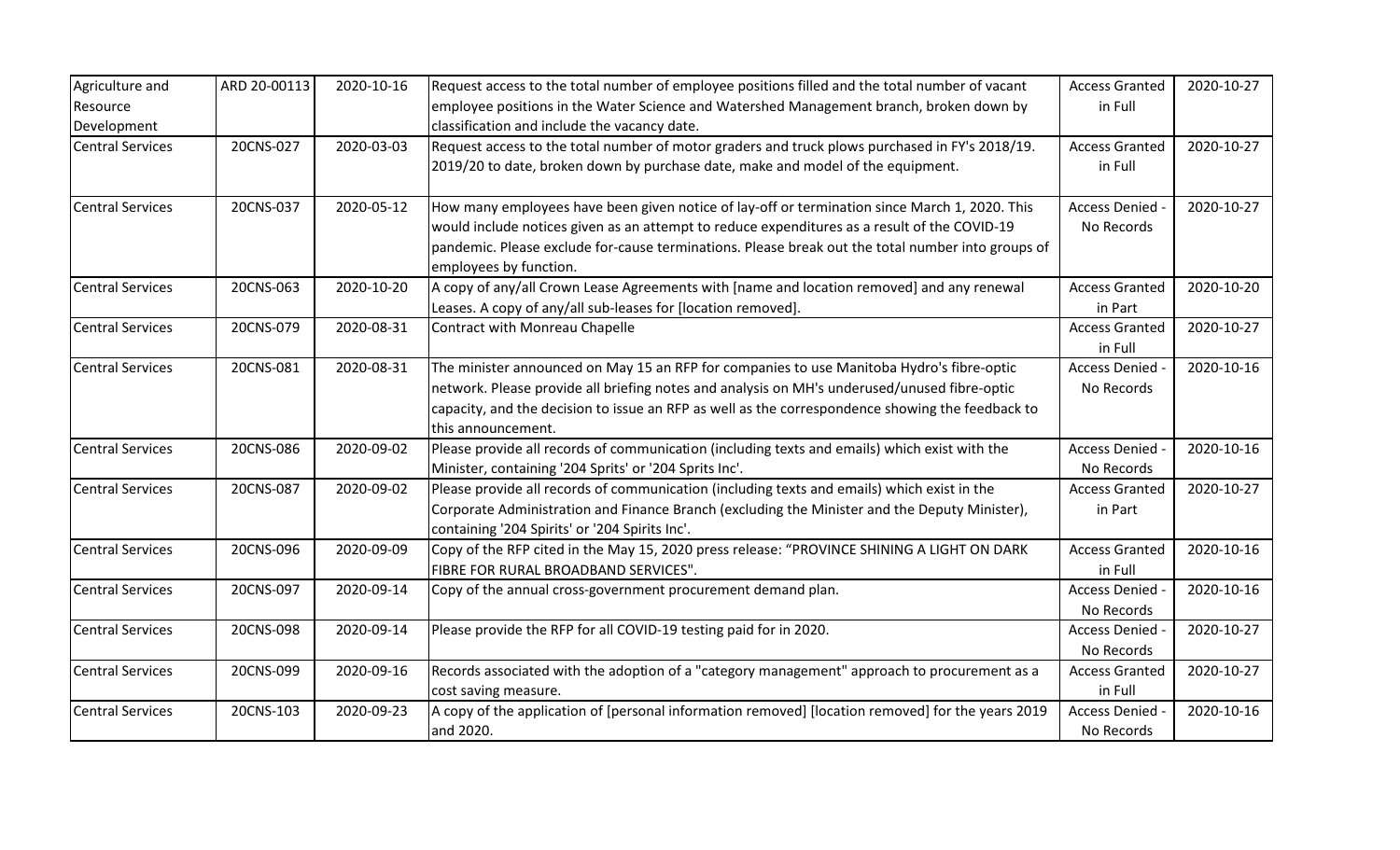| <b>Central Services</b> | 20CNS-104 | 2020-09-23 | A copy of the registration form(s) submitted to the director of agricultural crown lands pursuant to                   | Access Denied -       | 2020-10-16 |
|-------------------------|-----------|------------|------------------------------------------------------------------------------------------------------------------------|-----------------------|------------|
|                         |           |            | section 4 of the Agricultural Crown Land Leases and Permits Regulation M.R. 126/2019 by [names                         | No Records            |            |
|                         |           |            | removed] to participate in an auction to secure a permit to graze livestock on Crown Lands located                     |                       |            |
|                         |           |            | within the [location removed].                                                                                         |                       |            |
| Conservation and        | 2020-084  | 2020-08-28 | Please provide the dollar amount budgeted and spent for French translation services from 2016 to                       | Access Denied -       | 2020-10-05 |
| Climate                 |           |            | present. Please provide results by calendar or fiscal year.                                                            | No Records            |            |
| Conservation and        | 2020-085  | 2020-08-28 | Amount budgeted and amounts spent from the Climate and Green Plan Implementation Fund                                  | <b>Access Granted</b> | 2020-10-16 |
| Climate                 |           |            | broken out by expenditure, program and year.                                                                           | in Full               |            |
| Conservation and        | 2020-087  | 2020-09-10 | Name of the successful applicants and the amounts provided for each successful applicant to the                        | Access Denied -       | 2020-10-01 |
| Climate                 |           |            | new Conservation and Climate Fund. Include a short summary of the projects.                                            | No Records            |            |
| Conservation and        | 2020-089  | 2020-09-24 | Request access to all documents/reports/briefing materials including information on Conservation                       | <b>Access Granted</b> | 2020-10-16 |
| Climate                 |           |            | Officer recruitment and retention for the years 2019, 2020 to date.                                                    | in Part               |            |
| Conservation and        | 2020-091  | 2020-09-24 | Please provide the number of air quality monitoring station in the province and their location.                        | <b>Access Granted</b> | 2020-10-19 |
| Climate                 |           |            |                                                                                                                        | in Full               |            |
| Conservation and        | 2020-092  | 2020-09-24 | Please provide the number of air quality monitoring stations in the Province that are maintained by                    | <b>Access Granted</b> | 2020-10-19 |
| Climate                 |           |            | the department.                                                                                                        | in Full               |            |
| Conservation and        | 2020-094  | 2020-09-29 | Please provide test/analysis reports from an accredited laboratory for algae toxins, cyanobacteria                     | <b>Access Granted</b> | 2020-10-22 |
| Climate                 |           |            | and microsysin for water samples associated with the Victoria Beach Municipal Water System from                        | in Full               |            |
|                         |           |            | September 30, 2018 to September 30, 2020.                                                                              |                       |            |
| Conservation and        | 2020-095  | 2020-09-29 | Please provide copies of Boil Water Rescind/Lifted Notices, poster format, from Manitoba                               | <b>Access Granted</b> | 2020-10-22 |
| Climate                 |           |            | Health/Sustainable Development consistent with Boil Water Advisory poster which pertains to: Boil                      | in Full               |            |
|                         |           |            | Water Advisory date: July 17, 2019, July 29, 2019, September 20, 2019, September 3, 2020,                              |                       |            |
| Conservation and        | 2020-096  | 2020-09-30 | September 6, 2020.<br>Request for records: Please provide test AND analysis reports from an accredited laboratory for: | <b>Access Granted</b> | 2020-10-22 |
| Climate                 |           |            | Algae toxins, cyanobacteria, and microsystin for water samples, from SOURCE TO TAP, associated                         | in Full               |            |
|                         |           |            | with the Victoria Beach Municipal Water System from September 30, 2018 to September 30, 2020.                          |                       |            |
|                         |           |            |                                                                                                                        |                       |            |
| Conservation and        | 2020-097  | 2020-09-30 | Request for records: Please provide copies of Boil Water Rescind/Lifter POSTERS - POSTED TO                            | <b>Access Granted</b> | 2020-10-22 |
| Climate                 |           |            | NOTIFY THE PUBLIC from Manitoba Sustainable Development (Conservation and Climate), AND                                | in Full               |            |
|                         |           |            | Manitoba Health, consistent with Boil Water Advisory POSTERS - POSTED TO NOTIFY THE PUBLIC,                            |                       |            |
|                         |           |            | which pertain to: VICTORIA BEACH MUNICIPAL WATER SYSTEM Boil Water Advisory dates: July 17,                            |                       |            |
|                         |           |            | 2019, July 29, 2019, August 17, 2019, September 3, 2020, September 6, 2020.                                            |                       |            |
|                         |           |            |                                                                                                                        |                       |            |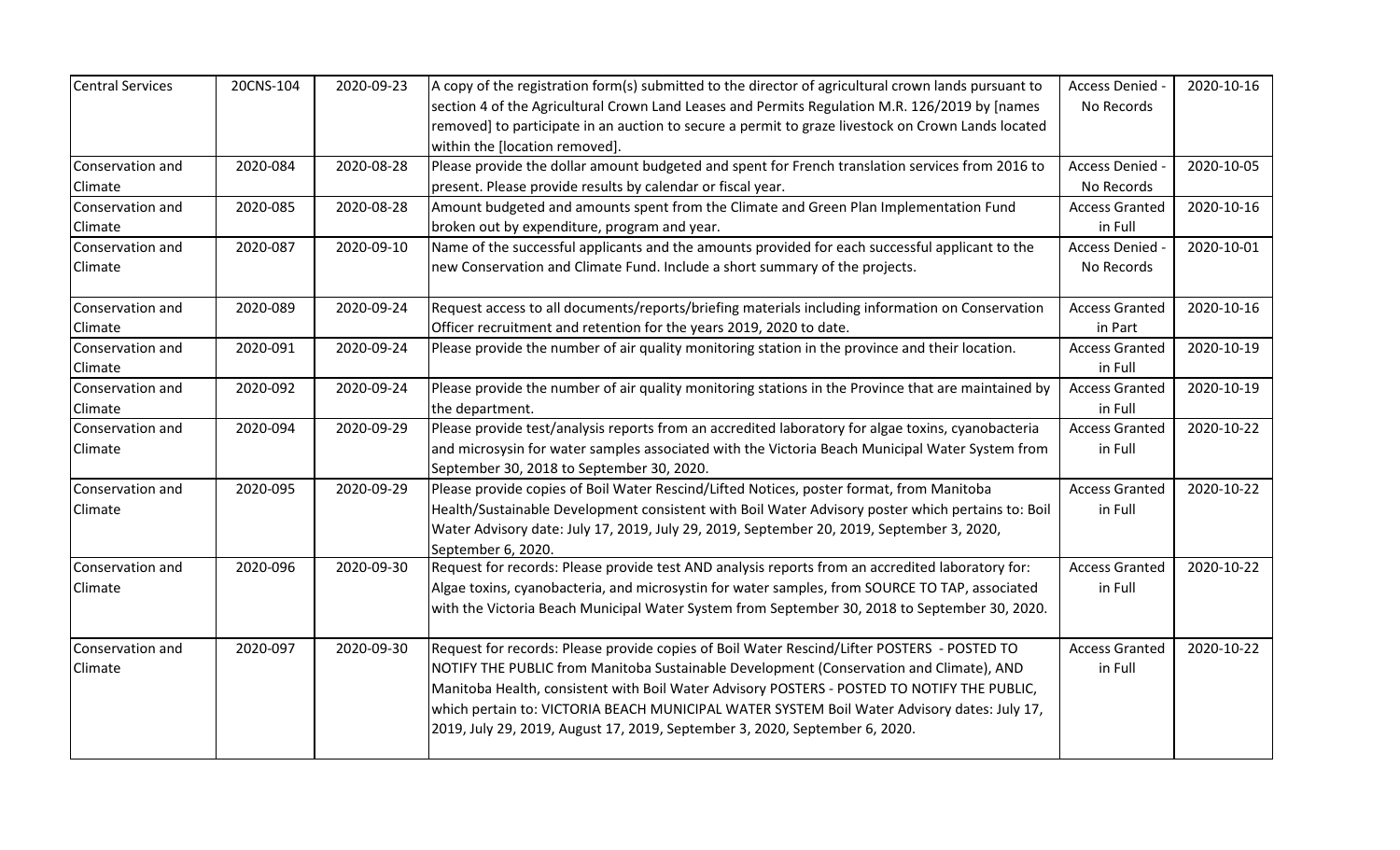| Conservation and | 2020-099     | 2020-10-06 | Please provide the number of conservation officers employed in the department. Please provide        | <b>Access Granted</b> | 2020-10-22 |
|------------------|--------------|------------|------------------------------------------------------------------------------------------------------|-----------------------|------------|
| Climate          |              |            | monthly data from January 2020 to present.                                                           | in Part               |            |
| Economic         | E2020-116    | 2020-07-06 | Please provide all records of correspondence, including emails, between anyone in the department     | <b>Access Granted</b> | 2020-10-28 |
| Development and  |              |            | (including the Minister and staff) and [name removed]. Please search records from September 1,       | in Part               |            |
| Training         |              |            | 2019 to present.                                                                                     |                       |            |
| Economic         | E2020-133    | 2020-07-29 | Please provide all records of correspondence, including email, letter, text message, briefing notes, | <b>Access Granted</b> | 2020-10-01 |
| Development and  |              |            | advisories, and/or reports between the Minister and [name removed], between April 1, 2020 and        | in Part               |            |
| <b>Training</b>  |              |            | present.                                                                                             |                       |            |
| Economic         | E2020-158    | 2020-09-30 | All communications, including emails and briefing notes, related to meeting(s) between Ralph         | Access Denied -       | 2020-10-23 |
| Development and  |              |            | Eichler and representatives of BCE Inc. Date range August 1, 2020 to September 5, 2020.              | No Records            |            |
| Training         |              |            |                                                                                                      |                       |            |
| Education        | 2020 - E 090 | 2020-08-31 | Please provide the dollar amount budgeted and spent for French translation services from 2016 to     | <b>Access Granted</b> | 2020-10-01 |
|                  |              |            | present. Please provide results by calendar or fiscal year                                           | in Part               |            |
| Education        | 2020 - E 091 | 2020-08-31 | Copy of the minister's calendar from May 1, 2020 to current. Please include pop-ups. Revised to      | <b>Access Granted</b> | 2020-10-30 |
|                  |              |            | copy of minister's calendar for May and June 2020, including pop-ups.                                | in Part               |            |
| Education        | 2020 - E092  | 2020-09-01 | All records related to the decision to deny remote education options to all families, grades K-12 in | <b>Access Denied</b>  | 2020-10-16 |
|                  |              |            | Manitoba public schools, for the 2020-21 academic year. This should include records related to       | No Records            |            |
|                  |              |            | input from the Chief Public Health Officer and his office                                            |                       |            |
| Education        | 2020 - E093  | 2020-09-02 | All records related to the decision to apply Yellow Level mandates and restrictions to the Brandon   | <b>Access Granted</b> | 2020-10-16 |
|                  |              |            | School Division while leaving Prairie Mountain Regional Health Authority (including the city of      | in Full               |            |
|                  |              |            | Brandon) at the Orange Level.                                                                        |                       |            |
| Education        | 2020 - E 094 | 2020-09-02 | All records related to the decision to: mandate large cohorts up to 75 students as part of the       | <b>Access Denied</b>  | 2020-10-16 |
|                  |              |            | 'Restoring Safe Schools" back-to-school plan; not to mandate smaller class sizes and cohort sizes as | No Records            |            |
|                  |              |            | part of the "Restoring Safe Schools" back-to-school plan. This should include records related to     |                       |            |
|                  |              |            | input from the Chief Public Health Officer and his office.                                           |                       |            |
| Education        | 2020 - E 096 | 2020-09-08 | All records related to the decision to make homeschool the only option for families not wanting to   | Access Denied -       | 2020-10-16 |
|                  |              |            | send their children back to a physical classroom. This should include records related to input from  | No Records            |            |
|                  |              |            | the Chief Public Health Officer and his office.                                                      |                       |            |
| Education        | 2020 - E097  | 2020-09-10 | Amounts and recipients of "other grants" in 2017/2018, 2018/2019, 2019/2020. For clarity, the        | <b>Access Granted</b> | 2020-10-16 |
|                  |              |            | budget estimates line for this item in this year's budget is "4(e) Other Grants".                    | in Full               |            |
| Education        | 2020 - E099  | 2020-09-11 | Please provide any documents (briefing notes, reports, advisory material, estimates, proposals,      | <b>Access Granted</b> | 2020-10-16 |
|                  |              |            | emails and letters) on recovery learning and/or distance learning from March 1 to present.           | in Part               |            |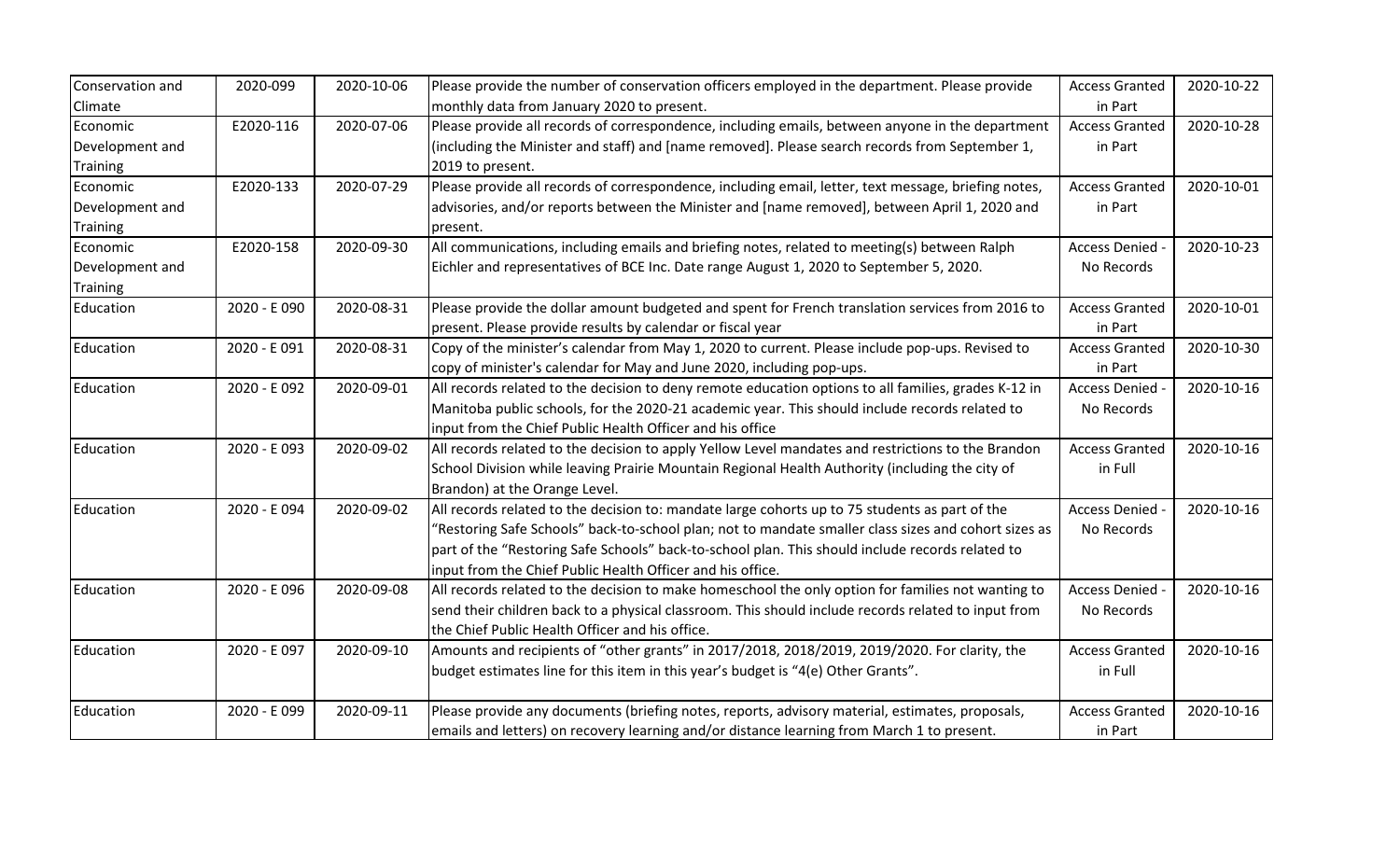| Education                | 2020 - E 100 | 2020-09-11 | All records, including briefing and advisory notes, regarding the \$52 M "new" funds for K-12        | <b>Access Granted</b> | 2020-10-16 |
|--------------------------|--------------|------------|------------------------------------------------------------------------------------------------------|-----------------------|------------|
|                          |              |            | education including conditions for the use of these funds.                                           | in Full               |            |
| Education                | 2020 - E 101 | 2020-09-11 | Budgeted recipients and amounts budgeted for each recipient for "other grants" in Budget             | Access Denied -       | 2020-10-16 |
|                          |              |            | 2020/2021. For clarity, the budget estimates line for this item in this year's budget is "4(e) Other | <b>Exceptions to</b>  |            |
|                          |              |            | Grants".                                                                                             | Disclosure            |            |
| Education                | 2020 - E 102 | 2020-09-11 | A copy of the risk assessment or equivalent document into the use of mask in schools by children. If | Access Denied -       | 2020-10-16 |
|                          |              |            | no risk assessment has been done, then copies of any documents relating to the risk of children      | No Records            |            |
|                          |              |            | using masks in schools.                                                                              |                       |            |
| Education                | 2020 - E 103 | 2020-09-15 | How much is allocated annually to the Winnipeg School Division to run bilingual (French and English) | <b>Access Granted</b> | 2020-10-15 |
|                          |              |            | elementary programs? Please provide the cost over a 5 year period, and a breakdown for each of       | in Part               |            |
|                          |              |            | the following schools: [12 schools identified].                                                      |                       |            |
| Education                | 2020 - E 104 | 2020-09-15 | All correspondence, handwritten notes, electronic notes, GCMS Notes, all other information on        | <b>Access Granted</b> | 2020-10-15 |
|                          |              |            | file(s) pertaining to [name removed].                                                                | in Part               |            |
| Education                | 2020 - E 106 | 2020-09-21 | Breakdown of how the \$85.4 M in federal funds will be used.                                         | Access Denied -       | 2020-10-21 |
|                          |              |            |                                                                                                      | No Records            |            |
| Education                | 2020 - E 107 | 2020-09-29 | Correspondence between the minister or the minister's political assistants and [name removed]        | <b>Access Granted</b> | 2020-10-29 |
|                          |              |            | since January 1, 2019.                                                                               | in Part               |            |
| <b>Executive Council</b> | 20EC-021     | 2020-04-23 | Please provide all records including reports, summaries, memos, agendas, and briefing/advisory       | Access Denied -       | 2020-10-14 |
|                          |              |            | notes prepared for the Premier on the subject of the 'minimum wage'. Time Frame: October 1,          | No Records            |            |
|                          |              |            | 2019 to April 23, 2020.                                                                              |                       |            |
| <b>Executive Council</b> | 20EC-022     | 2020-04-23 | Please provide any communication between the Premier and/or his staff and anyone on the subject      | Access Denied -       | 2020-10-14 |
|                          |              |            | of the 'minimum wage'. Time Frame: October 1, 2019 to April 23, 2020.                                | No Records            |            |
| <b>Executive Council</b> | 20EC-029     | 2020-04-26 | Dates of cabinet meetings since March 1, 2020.                                                       | <b>Access Granted</b> | 2020-10-14 |
|                          |              |            |                                                                                                      | in Full               |            |
| <b>Executive Council</b> | 20EC-030     | 2020-04-29 | All briefing and advisory notes supporting formal correspondence co-authored by Michael Richards     | Access Denied -       | 2020-10-28 |
|                          |              |            | and Charlene Paquin and sent to the civil service.                                                   | No Records            |            |
| <b>Executive Council</b> | 20EC-032     | 2020-05-08 | Briefing and Advisory Notes prepared for the Minister since March 1, 2020 regarding the emergency    | Access Denied -       | 2020-10-28 |
|                          |              |            | measures act.                                                                                        | No Records            |            |
| <b>Executive Council</b> | 20EC-044     | 2020-06-15 | Please provide a detailed report of the actual amounts spent by the Office of Stakeholder Relations  | Access Denied -       | 2020-09-15 |
|                          |              |            | in 2019-2020. Timeframe: April 1, 2019 - March 31, 2020.                                             | No Records            |            |
| <b>Executive Council</b> | 20EC-045     | 2020-06-15 | Please provide the a detailed report of the actual amounts spent by the Office of Stakeholder        | Access Denied -       | 2020-09-15 |
|                          |              |            | Relations in 2020. Timeframe: April 1, 2020 - June 15, 2020                                          | No Records            |            |
| <b>Executive Council</b> | 20EC-047     | 2020-06-15 | Please provide the 2020-2021 budget for the Office of Stakeholder Relations.                         | <b>Access Denied</b>  | 2020-09-15 |
|                          |              |            |                                                                                                      | No Records            |            |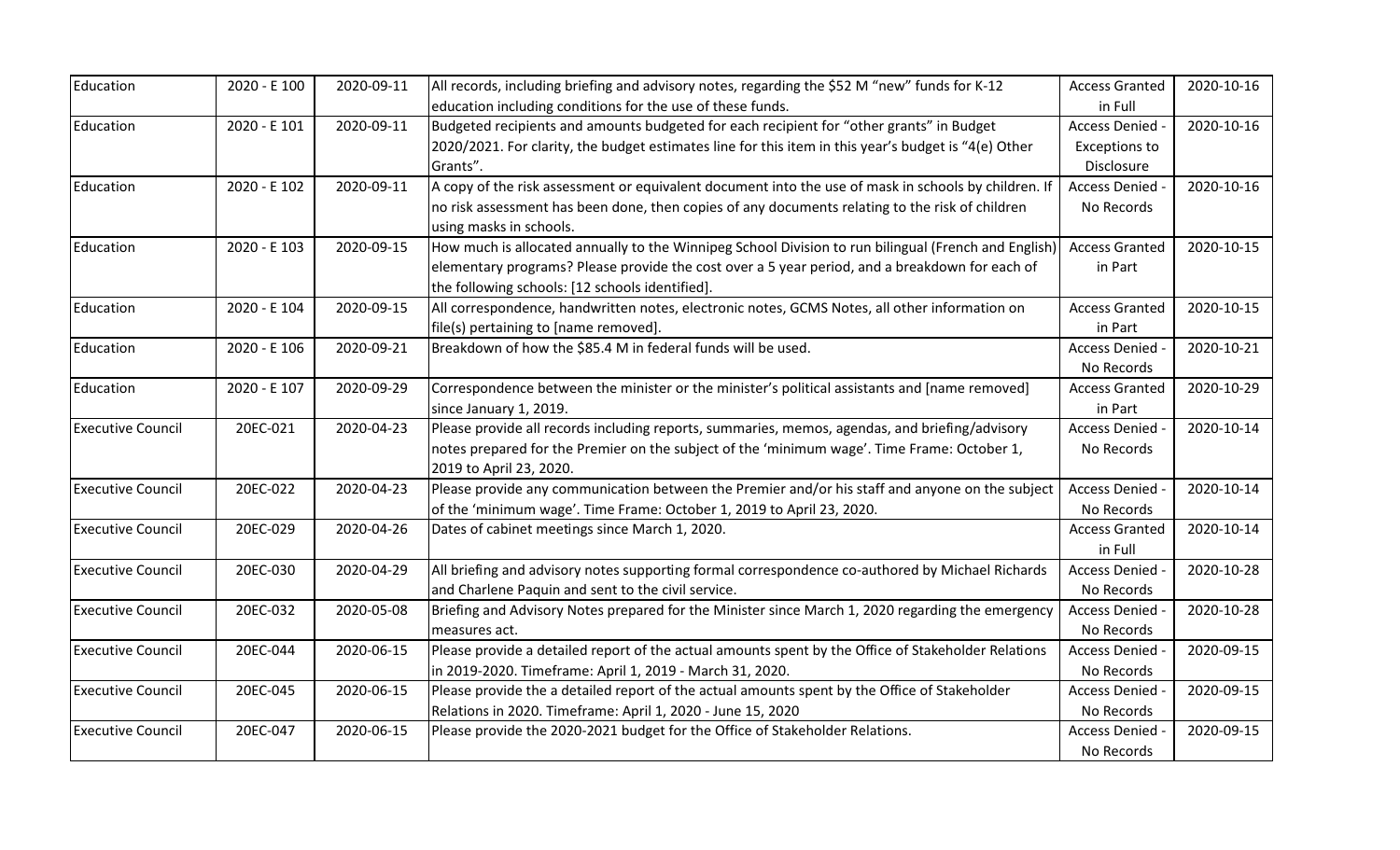| <b>Executive Council</b> | 20EC-049 | 2020-06-15 | Please provide the 2019-2020 budget for the Office of Stakeholder Relations.                          | Access Denied -      | 2020-09-15 |
|--------------------------|----------|------------|-------------------------------------------------------------------------------------------------------|----------------------|------------|
|                          |          |            |                                                                                                       | No Records           |            |
| <b>Executive Council</b> | 20EC-054 | 2020-06-19 | Please provide all conflict of interest forms submitted by the Manager and Director of Stakeholder    | Access Denied        | 2020-10-14 |
|                          |          |            | Relations. Time Frame: April 1, 2019 to June 19, 2020.                                                | <b>Exceptions to</b> |            |
|                          |          |            |                                                                                                       | Disclosure           |            |
| <b>Executive Council</b> | 20EC-055 | 2020-06-19 | Please provide all conflict of interest disclosure forms submitted by the Clerk of the Executive      | Access Denied -      | 2020-10-14 |
|                          |          |            | Council. Time Frame: April 1, 2020 to June 19, 2020.                                                  | <b>Exceptions to</b> |            |
|                          |          |            |                                                                                                       | Disclosure           |            |
| <b>Executive Council</b> | 20EC-066 | 2020-07-03 | On May 13, Premier Brian Pallister stated: "I'm pleased to share with you I'm taking 25 percent off   | Access Denied -      | 2020-10-14 |
|                          |          |            | my basic MLA pay, as you previously reported. That's a combination, as I said at the time, of the     | <b>Exceptions to</b> |            |
|                          |          |            | foregoing of any inflationary increase in MLA pay that all MLAs in the Conservative Party have        | Disclosure           |            |
|                          |          |            | shared in. So every MLA and the PC team is taking a pay reduction. I'm taking an additional pay       |                      |            |
|                          |          |            | reduction which totals then 25 percent of my base MLA pay. All my senior advisory staff are taking    |                      |            |
|                          |          |            | the same pay reduction and we are in current discussion with all political staff about how they will  |                      |            |
|                          |          |            | be addressing this issue so that they demonstrate our willingness to show solidarity." Can I get the  |                      |            |
|                          |          |            | percentage of the pay cuts to MLA's, senior political staff and the rest of the political staff? What |                      |            |
|                          |          |            | date did they come into effect and how long will they last. To make the process easier, I include a   |                      |            |
|                          |          |            | list of political staff and MLA's that was current as of February 2019. Please indicate the cut each  |                      |            |
|                          |          |            | person took and the dollar amount of the savings achieved. I would like to show taxpayers the total   |                      |            |
|                          |          |            | amount that was saved. Please add any staff/MLAs I missed on the list.                                |                      |            |
| <b>Executive Council</b> | 20EC-076 | 2020-07-27 | Aggregated results of the Engage Manitoba surveys for Phase 2, 3 and 4 of the COVID-19 pandemic.      | Access Denied -      | 2020-10-14 |
|                          |          |            | (I am not asking for every response, but rather whatever records summarize the results for            | <b>Exceptions to</b> |            |
|                          |          |            | government.)                                                                                          | Disclosure           |            |
| <b>Executive Council</b> | 20EC-079 | 2020-07-30 | Please provide all records of correspondence, including email, letter, text message, briefing notes,  | Access Denied -      | 2020-09-15 |
|                          |          |            | advisories and/or reports between the Premier and [name removed]. Timeline: April 1 2020 to July      | No Records           |            |
|                          |          |            | 30, 2020.                                                                                             |                      |            |
| <b>Executive Council</b> | 20EC-082 | 2020-07-30 | Please provide all records of correspondence, including email, letter, text message, briefing notes,  | Access Denied -      | 2020-09-15 |
|                          |          |            | advisories and/or reports between the Premier's Chief of Staff and [name removed]. - Timeline:        | No Records           |            |
|                          |          |            | April 1, 2020 to July 30, 2020.                                                                       |                      |            |
| <b>Executive Council</b> | 20EC-083 | 2020-07-30 | Please provide all records of correspondence, including email, letter, text message, briefing notes,  | <b>Access Denied</b> | 2020-09-15 |
|                          |          |            | advisories and/or reports between the Premier's Principal Secretary and [name removed].               | No Records           |            |
|                          |          |            |                                                                                                       |                      |            |
|                          |          |            |                                                                                                       |                      |            |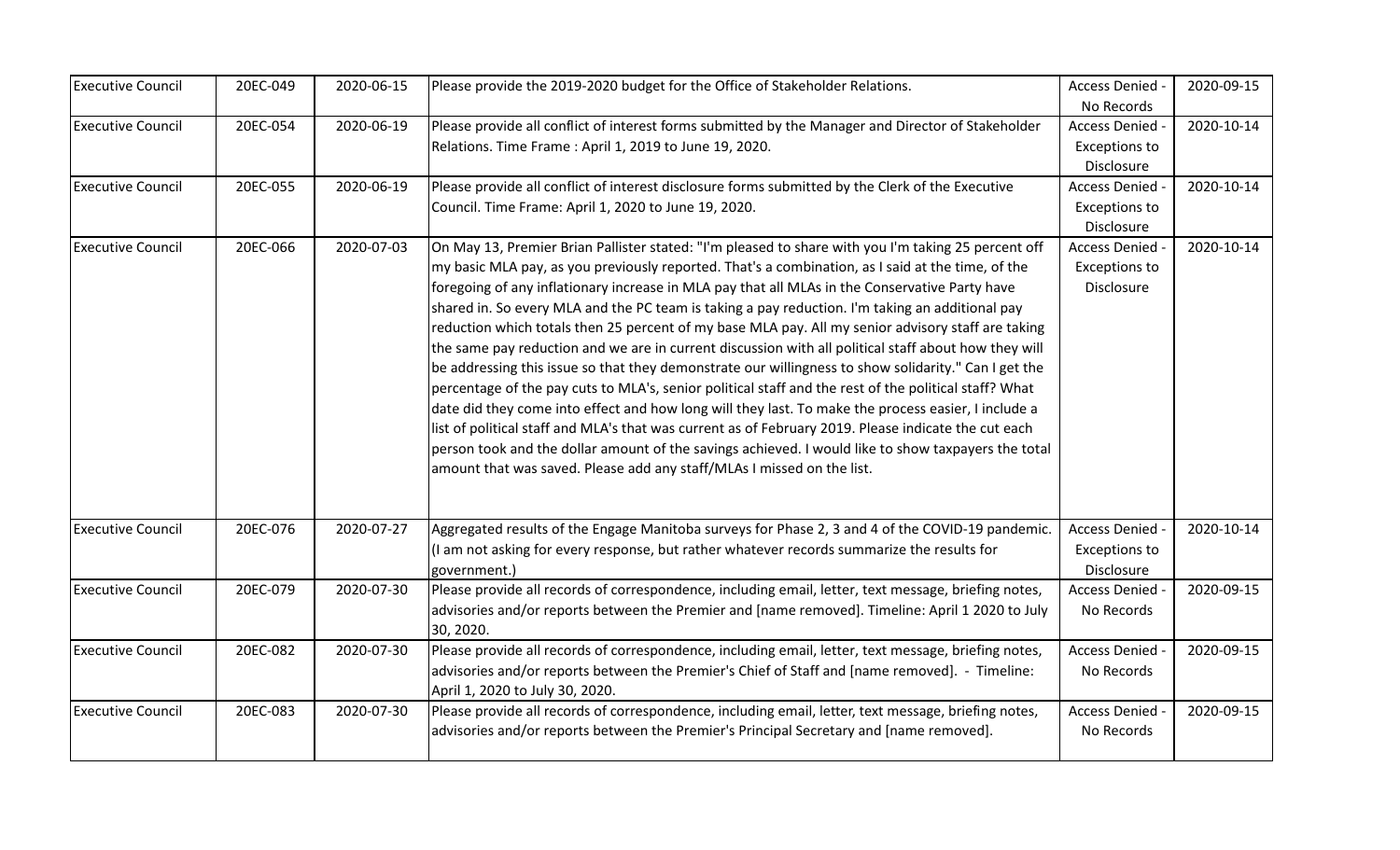| <b>Executive Council</b> | 20EC-085 | 2020-08-13 | Please provide all Conflict of Interest forms submitted by [name removed].                                    | Access Denied -       | 2020-10-14 |
|--------------------------|----------|------------|---------------------------------------------------------------------------------------------------------------|-----------------------|------------|
|                          |          |            |                                                                                                               | <b>Exceptions to</b>  |            |
|                          |          |            |                                                                                                               | Disclosure            |            |
| <b>Executive Council</b> | 20EC-087 | 2020-08-25 | Please provide all records of communication between the Clerk of the Executive Council and [name              | Access Denied -       | 2020-10-14 |
|                          |          |            | removed]. Timeframe: May 1, 2020 - August 24, 2020.                                                           | No Records            |            |
| <b>Executive Council</b> | 20EC-088 | 2020-08-25 | Please provide all records of communication between the Director of Stakeholder Relations and                 | Access Denied -       | 2020-09-15 |
|                          |          |            | anyone with an email address ending with '@upstreamgroup.ca'. Timeline: January 1, 2020 to                    | No Records            |            |
|                          |          |            | August 24, 2020.                                                                                              |                       |            |
| <b>Executive Council</b> | 20EC-089 | 2020-08-25 | Please provide all records of communication between the Clerk of the Executive Council and [name              | <b>Access Granted</b> | 2020-10-14 |
|                          |          |            | removed]. Timeline: May 1, 2020 to August 24, 2020.                                                           | in Part               |            |
| <b>Executive Council</b> | 20EC-090 | 2020-08-25 | Please provide all records between the Clerk of the Executive Council and anyone with an email                | Access Denied -       | 2020-10-14 |
|                          |          |            | address ending with '@upstreamgroup.ca '. Timeline: May 1, 2020 to August 24, 2020.                           | No Records            |            |
| <b>Executive Council</b> | 20EC-091 | 2020-08-25 | Please provide all records of communication between the Clerk of the Executive Council and [name              | Access Denied -       | 2020-10-14 |
|                          |          |            | removed].                                                                                                     | No Records            |            |
| <b>Executive Council</b> | 20EC-092 | 2020-08-25 | Please provide all records of communication between the Director of Stakeholder Relations and                 | Access Denied -       | 2020-09-15 |
|                          |          |            | anyone with an email address ending with '@conservative.ca'. Timeframe: January 1, 2020 - August<br>24, 2020. | No Records            |            |
| <b>Executive Council</b> | 20EC-093 | 2020-08-25 | Please provide all records between the Clerk of the Executive Council and anyone with an email                | Access Denied -       | 2020-10-14 |
|                          |          |            | address ending with '@conservative.ca'. Timeline: May 12, 2020 to August 25, 2020.                            | No Records            |            |
|                          |          |            |                                                                                                               |                       |            |
| <b>Executive Council</b> | 20EC-094 | 2020-08-26 | Please provide the dollar amount budgeted and spent for French translation services from 2016 to              | Access Denied -       | 2020-10-28 |
|                          |          |            | present. Please provide results by calendar or fiscal year.                                                   | No Records            |            |
| <b>Executive Council</b> | 20EC-095 | 2020-08-27 | Number of times the gender based violence committee of cabinet has met since October, 2019.                   | <b>Access Granted</b> | 2020-10-14 |
|                          |          |            |                                                                                                               | in Full               |            |
| <b>Executive Council</b> | 20EC-105 | 2020-09-14 | Please provide all records of correspondence (including letters, emails and text messages) between            | Access Denied -       | 2020-10-14 |
|                          |          |            | the Director of Stakeholder Relations and [email address removed].                                            | No Records            |            |
| <b>Executive Council</b> | 20EC-113 | 2020-09-30 | Please provide all records of correspondence (emails, letters, text messages) between [names                  | Access Denied -       | 2020-10-28 |
|                          |          |            | removed].                                                                                                     | No Records            |            |
| <b>Executive Council</b> | 20EC-116 | 2020-10-07 | List of twitter accounts operated by [names removed].                                                         | Access Denied -       | 2020-10-28 |
|                          |          |            |                                                                                                               | <b>Exceptions to</b>  |            |
|                          |          |            |                                                                                                               | Disclosure            |            |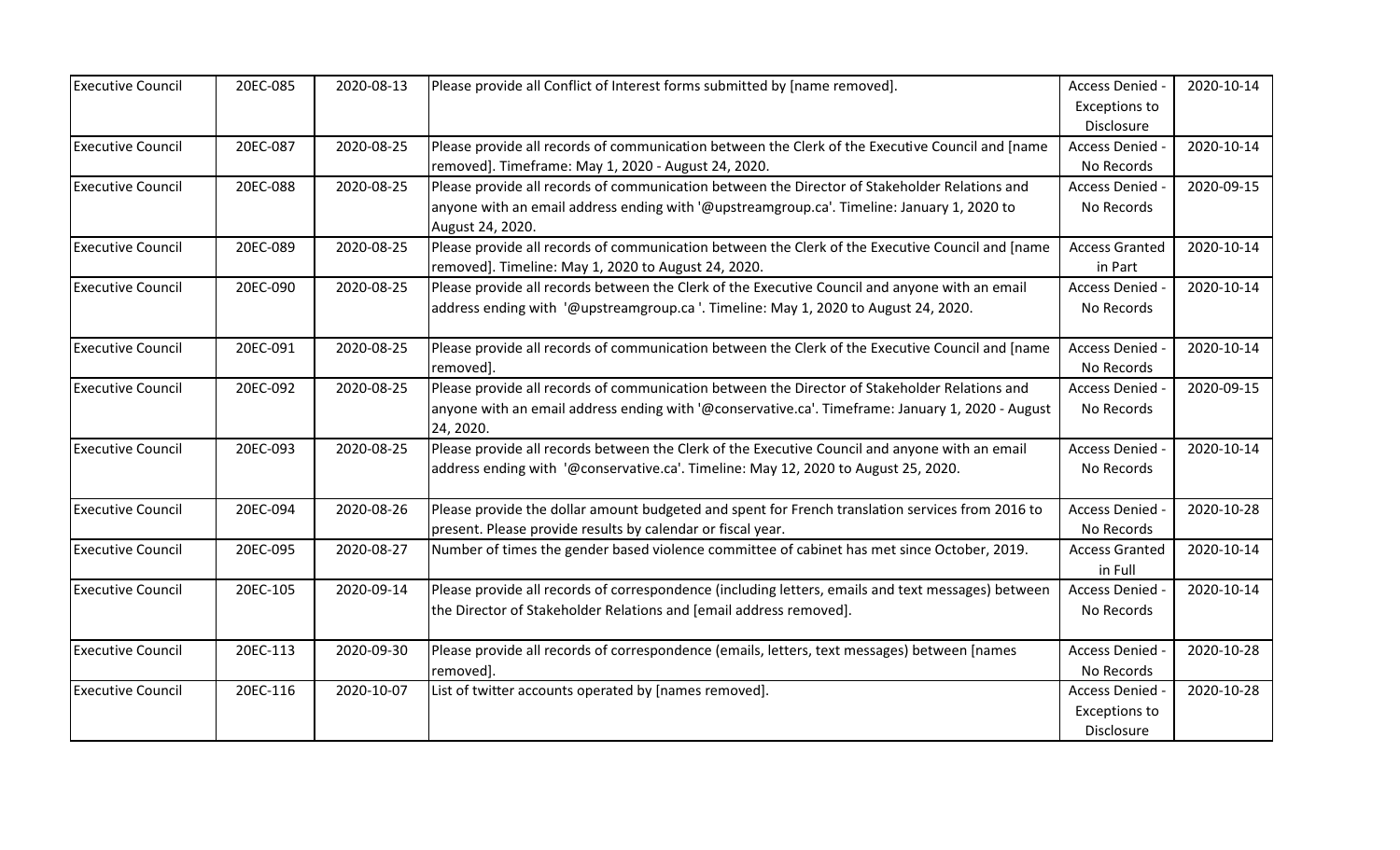| <b>Executive Council</b> | 20EC-117 | 2020-10-13 | All communications, including emails, meeting minutes and briefing notes, related to meetings      | Access Denied -       | 2020-10-28 |
|--------------------------|----------|------------|----------------------------------------------------------------------------------------------------|-----------------------|------------|
|                          |          |            | between representatives of BCE Inc. and premier Brian Pallister between August 31, 2020 and        | No Records            |            |
|                          |          |            | September 30, 2020.                                                                                |                       |            |
| <b>Families</b>          | 2020-117 | 2020-06-19 | Detailed breakdown of the formula used to calculate the child maintenance portion of the 2019-     | <b>Access Granted</b> | 2020-10-15 |
|                          |          |            | 2020 Single Envelope Funding amounts for each Authority/Agency with specific reference to the      | in Full               |            |
|                          |          |            | following two components:                                                                          |                       |            |
|                          |          |            | 2019-2019 Days Care                                                                                |                       |            |
|                          |          |            | 2018-2019 Actual Child Maintenance Expenditures                                                    |                       |            |
| Families                 | 2020-121 | 2020-06-30 | Details of the provincial funding model for each child and family service agency for the following | <b>Access Granted</b> | 2020-10-15 |
|                          |          |            | fiscal years:                                                                                      | in Full               |            |
|                          |          |            | $• 2013 - 2014$                                                                                    |                       |            |
|                          |          |            | $• 2017 - 2018$                                                                                    |                       |            |
|                          |          |            | • 2018-2019                                                                                        |                       |            |
|                          |          |            | Note: The Department maintains this information in Excel spreadsheet format which includes         |                       |            |
|                          |          |            | details for the following components:                                                              |                       |            |
|                          |          |            | • Protection                                                                                       |                       |            |
|                          |          |            | • Prevention                                                                                       |                       |            |
|                          |          |            | • Core                                                                                             |                       |            |
|                          |          |            | · Other (includes details on DIA, Data Entry Clerks, stabilization, turnover allowance, MGEU       |                       |            |
|                          |          |            | adjustment, CUPE adjustment, ANCR adjustment, EPR adjustment, CSD TB decrease)                     |                       |            |
|                          |          |            | • Summary 1                                                                                        |                       |            |
|                          |          |            | • Summary 2                                                                                        |                       |            |
|                          |          |            | · Protection Salaries                                                                              |                       |            |
|                          |          |            | • Prevention Salaries                                                                              |                       |            |
| Families                 | 2020-140 | 2020-07-23 | From the, 2020 housebook, under "A, Top Issues", copy of note 7.                                   | <b>Access Granted</b> | 2020-09-29 |
|                          |          |            |                                                                                                    | in Part               |            |
| Families                 | 2020-142 | 2020-07-24 | From the Spring, 2020 housebook, under "A. Top Issues", copy of note number 9.                     | <b>Access Granted</b> | 2020-09-29 |
|                          |          |            |                                                                                                    | in Part               |            |
| <b>Families</b>          | 2020-147 | 2020-08-04 | The number of centre-based child care spaces that were funded by the Province of Manitoba in       | <b>Access Granted</b> | 2020-10-02 |
|                          |          |            | 2017/18, 2018/19 and 2019/20. Please exclude spaces that do not receive direct grant assistance.   | in Full               |            |
| Families                 | 2020-151 | 2020-08-10 | From the Spring, 2020 housebook, under "A, Top Issues", copy of note number 13.                    | <b>Access Granted</b> | 2020-10-20 |
|                          |          |            |                                                                                                    | in Full               |            |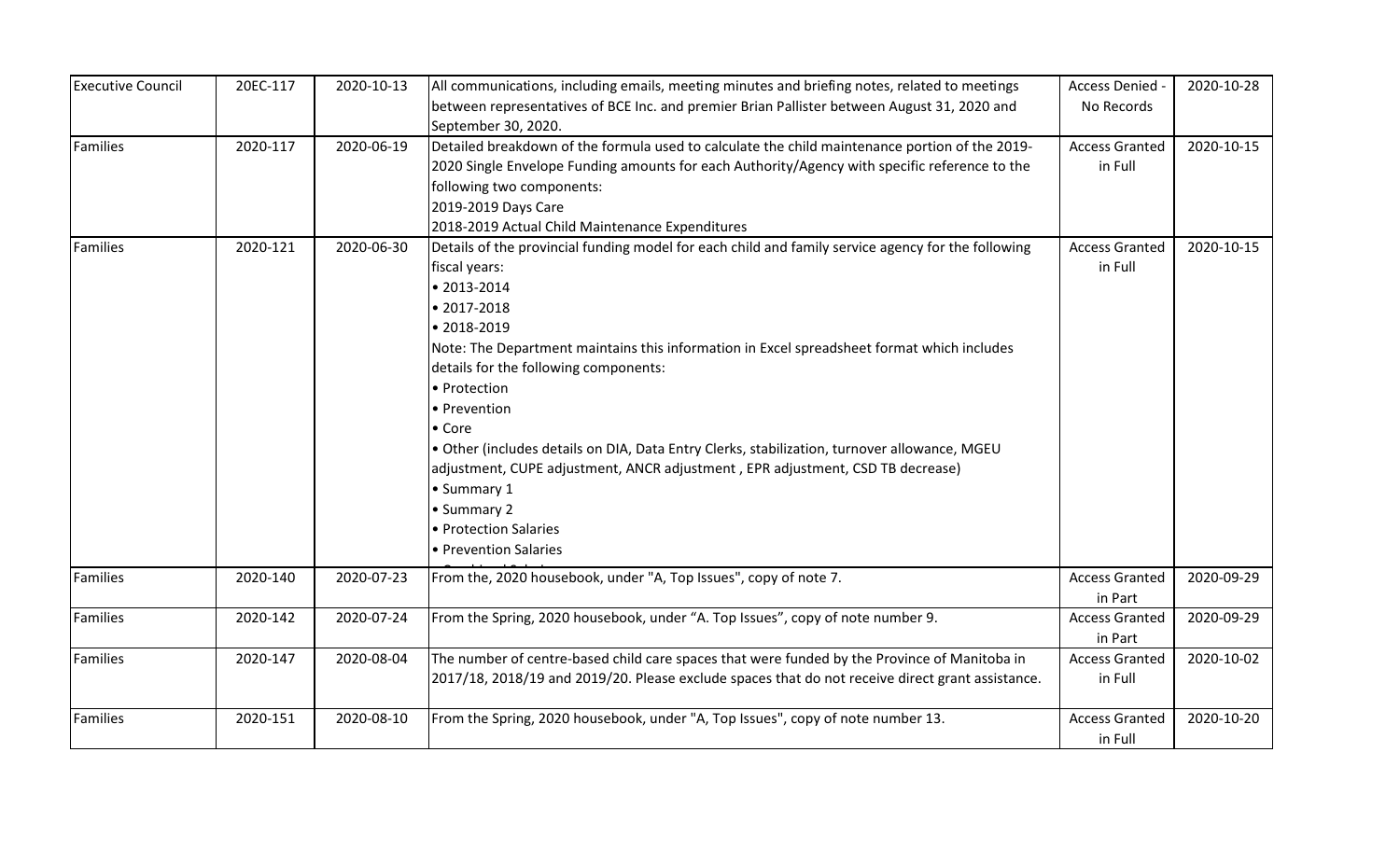| 2020-152 | 2020-08-10                       | From the Spring, 2020 housebook, under "A, Top Issues", copy of note number 14.                         | <b>Access Granted</b>                                                                                                                                                                                                                                                                                                                                                                                                                                                                                                                | 2020-10-20                                                                                                 |
|----------|----------------------------------|---------------------------------------------------------------------------------------------------------|--------------------------------------------------------------------------------------------------------------------------------------------------------------------------------------------------------------------------------------------------------------------------------------------------------------------------------------------------------------------------------------------------------------------------------------------------------------------------------------------------------------------------------------|------------------------------------------------------------------------------------------------------------|
|          |                                  |                                                                                                         |                                                                                                                                                                                                                                                                                                                                                                                                                                                                                                                                      |                                                                                                            |
|          |                                  |                                                                                                         |                                                                                                                                                                                                                                                                                                                                                                                                                                                                                                                                      | 2020-10-02                                                                                                 |
|          |                                  |                                                                                                         | in Part                                                                                                                                                                                                                                                                                                                                                                                                                                                                                                                              |                                                                                                            |
| 2020-162 |                                  |                                                                                                         | <b>Access Granted</b>                                                                                                                                                                                                                                                                                                                                                                                                                                                                                                                | 2020-09-29                                                                                                 |
|          |                                  |                                                                                                         | in Full                                                                                                                                                                                                                                                                                                                                                                                                                                                                                                                              |                                                                                                            |
| 2020-164 | 2020-08-13                       | Copy of the sole source validation form, copy of the contract, amount of the budget and amounts         | <b>Access Granted</b>                                                                                                                                                                                                                                                                                                                                                                                                                                                                                                                | 2020-10-02                                                                                                 |
|          |                                  | spent to date for contract 4600021574.                                                                  | in Part                                                                                                                                                                                                                                                                                                                                                                                                                                                                                                                              |                                                                                                            |
| 2020-169 | 2020-08-18                       | From the Spring, 2020 housebook, under "D. Disability", copy of note number 8.                          | <b>Access Granted</b>                                                                                                                                                                                                                                                                                                                                                                                                                                                                                                                | 2020-09-23                                                                                                 |
|          |                                  |                                                                                                         | in Part                                                                                                                                                                                                                                                                                                                                                                                                                                                                                                                              |                                                                                                            |
| 2020-170 | 2020-08-18                       | From the Spring, 2020 housebook, under "D. Disability", copy of note number 9.                          | <b>Access Granted</b>                                                                                                                                                                                                                                                                                                                                                                                                                                                                                                                | 2020-09-23                                                                                                 |
|          |                                  |                                                                                                         | in Part                                                                                                                                                                                                                                                                                                                                                                                                                                                                                                                              |                                                                                                            |
| 2020-172 | 2020-08-20                       | Briefing and Advisory Notes regarding the Roots of Empathy program since January 1, 2019.               | Access Denied -                                                                                                                                                                                                                                                                                                                                                                                                                                                                                                                      | 2020-10-02                                                                                                 |
|          |                                  |                                                                                                         | No Records                                                                                                                                                                                                                                                                                                                                                                                                                                                                                                                           |                                                                                                            |
| 2020-175 | 2020-08-21                       | From the Spring, 2020 housebook, under "E. Employment and Income Assistance", copy of note              | <b>Access Granted</b>                                                                                                                                                                                                                                                                                                                                                                                                                                                                                                                | 2020-10-20                                                                                                 |
|          |                                  | number 3.                                                                                               | in Full                                                                                                                                                                                                                                                                                                                                                                                                                                                                                                                              |                                                                                                            |
| 2020-176 | 2020-08-21                       | From the Spring, 2020 housebook, under "E. Employment and Income Assistance", copy of note              | <b>Access Granted</b>                                                                                                                                                                                                                                                                                                                                                                                                                                                                                                                | 2020-10-20                                                                                                 |
|          |                                  | number 4.                                                                                               | in Full                                                                                                                                                                                                                                                                                                                                                                                                                                                                                                                              |                                                                                                            |
| 2020-177 | 2020-08-21                       | From the Spring, 2020 housebook, under "E. Employment and Income Assistance", copy of note              | <b>Access Granted</b>                                                                                                                                                                                                                                                                                                                                                                                                                                                                                                                | 2020-10-20                                                                                                 |
|          |                                  | number 5.                                                                                               | in Full                                                                                                                                                                                                                                                                                                                                                                                                                                                                                                                              |                                                                                                            |
| 2020-178 | 2020-08-24                       | From the Spring, 2020 housebook, under "F. Corporate Services", copy of note number 1.                  | <b>Access Granted</b>                                                                                                                                                                                                                                                                                                                                                                                                                                                                                                                | 2020-10-02                                                                                                 |
|          |                                  |                                                                                                         | in Full                                                                                                                                                                                                                                                                                                                                                                                                                                                                                                                              |                                                                                                            |
| 2020-183 | 2020-08-25                       | From the Spring, 2020 housebook, under "J. Healthy Child Manitoba Social Innovation Office", copy       | <b>Access Granted</b>                                                                                                                                                                                                                                                                                                                                                                                                                                                                                                                | 2020-10-02                                                                                                 |
|          |                                  | of note number 1.                                                                                       | in Part                                                                                                                                                                                                                                                                                                                                                                                                                                                                                                                              |                                                                                                            |
| 2020-184 | 2020-08-27                       | All briefing notes that mention birth alerts (including but not limited to the delay in ending the      | <b>Access Granted</b>                                                                                                                                                                                                                                                                                                                                                                                                                                                                                                                | 2020-10-15                                                                                                 |
|          |                                  | practice), and any analysis on the suspension of birth alerts, including on supports in place for high- | in Part                                                                                                                                                                                                                                                                                                                                                                                                                                                                                                                              |                                                                                                            |
|          |                                  | risk families - please limit records to the period of Jan 1, 2020 to the current date.                  |                                                                                                                                                                                                                                                                                                                                                                                                                                                                                                                                      |                                                                                                            |
|          |                                  |                                                                                                         |                                                                                                                                                                                                                                                                                                                                                                                                                                                                                                                                      | 2020-10-20                                                                                                 |
|          |                                  |                                                                                                         |                                                                                                                                                                                                                                                                                                                                                                                                                                                                                                                                      |                                                                                                            |
|          |                                  |                                                                                                         |                                                                                                                                                                                                                                                                                                                                                                                                                                                                                                                                      | 2020-10-09                                                                                                 |
|          |                                  |                                                                                                         |                                                                                                                                                                                                                                                                                                                                                                                                                                                                                                                                      |                                                                                                            |
|          |                                  | a breakdown of type of item delivered.                                                                  |                                                                                                                                                                                                                                                                                                                                                                                                                                                                                                                                      |                                                                                                            |
|          | 2020-157<br>2020-186<br>2020-191 | 2020-08-12<br>2020-08-14<br>2020-09-18<br>2020-09-01                                                    | Briefing notes, advisory notes and internal communication within government regarding changes to<br>the child care regulations since January, 2020.<br>From the Spring, 2020 housebook, under "C. Child and Youth Services," copy of note number 1.<br>Any analysis of the Restoring The Sacred Bond / Manitoba Doula Initiative.<br>Please provide the number of items delivered and number of individuals served under the Home<br>Nutrition and Learning Pilot Program to date, broken out by month and community. Please provide | in Part<br><b>Access Granted</b><br><b>Access Denied</b><br>No Records<br><b>Access Granted</b><br>in Full |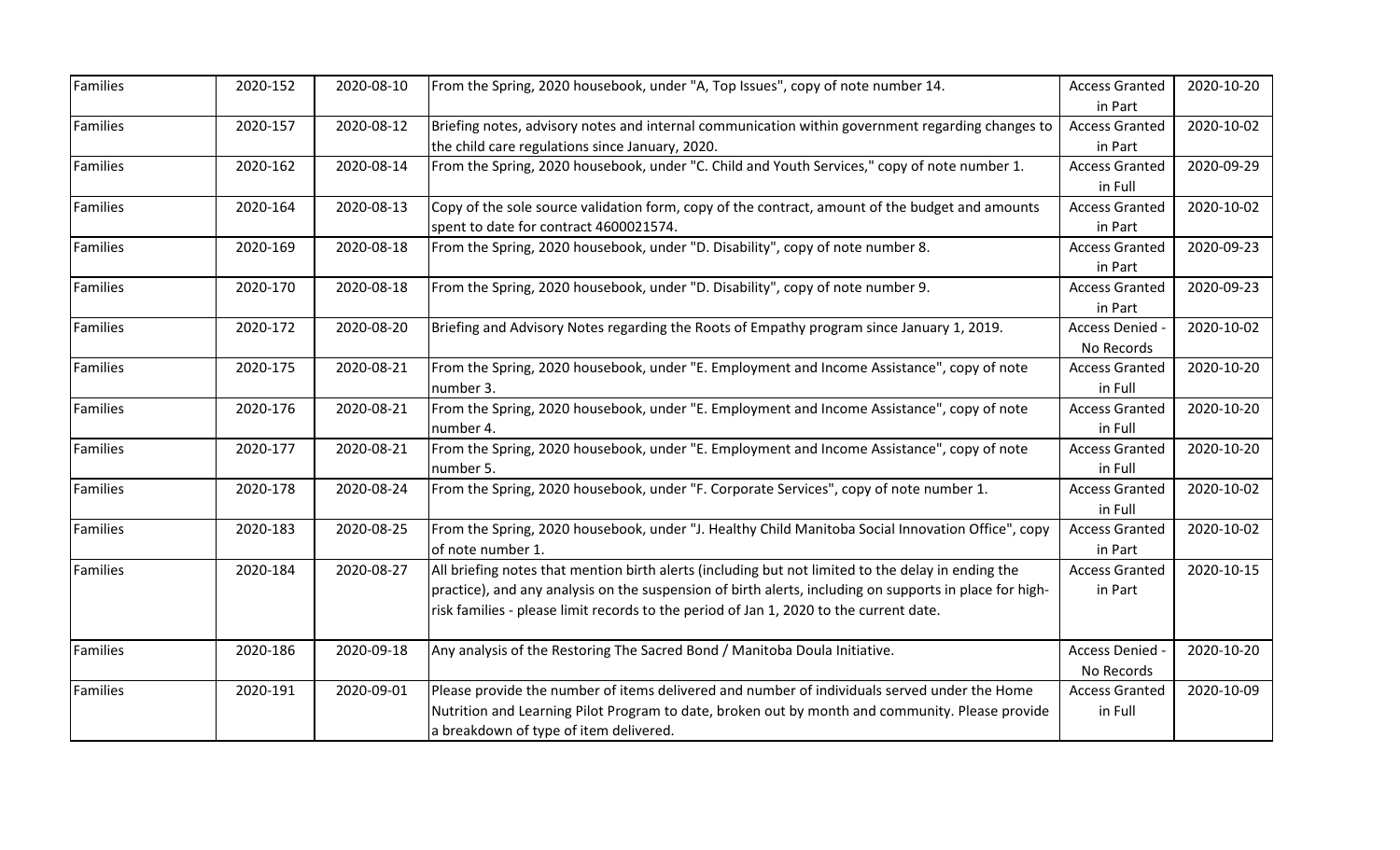| Families        | 2020-192  | 2020-09-02 | Please provide the number of babies apprehended at birth each month. Timeframe: January 2019        | <b>Access Granted</b> | 2020-10-20 |
|-----------------|-----------|------------|-----------------------------------------------------------------------------------------------------|-----------------------|------------|
|                 |           |            | to August 31, 2020.                                                                                 | in Part               |            |
| Families        | 2020-194  | 2020-08-26 | From the Spring, 2020 housebook, under "F. Corporate Services", copy of note number 7.              | <b>Access Granted</b> | 2020-09-24 |
|                 |           |            |                                                                                                     | in Part               |            |
| Families        | 2020-196  | 2020-09-20 | Please provide answer to the questions presented within FIPPA request 2020-160.                     | Access Denied -       | 2020-10-01 |
|                 |           |            |                                                                                                     | No Records            |            |
| <b>Families</b> | 2020-197  | 2020-09-09 | From the Spring, 2020 housebook, under "J. Healthy Child Manitoba Social Innovation Office", copy   | <b>Access Granted</b> | 2020-10-02 |
|                 |           |            | of note number 1.                                                                                   | in Part               |            |
| <b>Families</b> | 2020-198  | 2020-09-10 | From the Spring, 2020 housebook, under "J. Healthy Child Manitoba Social Innovation Office", copy   | <b>Access Granted</b> | 2020-10-02 |
|                 |           |            | of note number 2.                                                                                   | in Part               |            |
| <b>Families</b> | 2020-199  | 2020-09-10 | From the Spring, 2020 housebook, under "J. Healthy Child Manitoba Social Innovation Office", copy   | <b>Access Granted</b> | 2020-10-14 |
|                 |           |            | of note number 3.                                                                                   | in Part               |            |
| Families        | 2020-203  | 2020-09-14 | Please provide a copy of a birth alert, with all identifying information exempted.                  | <b>Access Granted</b> | 2020-10-20 |
|                 |           |            |                                                                                                     | in Full               |            |
| Families        | 2020-211  | 2020-09-18 | Briefing and Advisory Notes regarding EIA recipients and CERB since March 1, 2020.                  | <b>Access Granted</b> | 2020-10-20 |
|                 |           |            |                                                                                                     | in Part               |            |
| Families        | 2020-212  | 2020-09-18 | Any communications regarding CERB to EIA recipients.                                                | <b>Access Granted</b> | 2020-10-20 |
|                 |           |            |                                                                                                     | in Full               |            |
| Finance         | 20FIN-082 | 2020-05-14 | Copy of the tender and contract for David McLaughlin. Time frame: January 1, 2020 to the most       | <b>Access Granted</b> | 2020-10-03 |
|                 |           |            | recent.                                                                                             | in Part               |            |
| Finance         | 20FIN-095 | 2020-06-03 | Please provide a summary of all above guideline rent increases in Manitoba for the following fiscal | <b>Access Granted</b> | 2020-08-28 |
|                 |           |            | years 2016/17, 2017/18, 2019/20. In each instance, please include the location, the previous rent,  | in Full               |            |
|                 |           |            | and the approved rent increase.                                                                     |                       |            |
| Finance         | 20FIN-111 | 2020-06-17 | Please provide all expenses submitted to government by David McLaughlin or David McLaughlin         | Access Denied -       | 2020-10-13 |
|                 |           |            | Consulting. Timeframe: September 11, 2019 - June 17, 2020.                                          | No Records            |            |
| Finance         | 20FIN-126 | 2020-06-30 | would like, in as unredacted a copy as possible, every document that is now contained in the file   | <b>Access Granted</b> | 2020-10-29 |
|                 |           |            | for [location removed], including any documents pertaining to a dispute with the prior lease-to-    | in Part               |            |
|                 |           |            | purchase tenants at [location removed] that I was recently advised occurred in 2015.                |                       |            |
|                 |           |            |                                                                                                     |                       |            |
| Finance         | 20FIN-186 | 2020-10-20 | Please provide all records of communication between [name and business removed] and the             | Access Denied -       | 2020-10-20 |
|                 |           |            | Minister. Timeline: February 1, 2020 to July 30, 2020.                                              | No Records            |            |
| Finance         | 20FIN-224 | 2020-10-20 | Please provide all records of correspondence (including letters and emails) between the Treasury    | Access Denied -       | 2020-10-20 |
|                 |           |            | Board Secretary [name removed] and any individual in the Ombudsman's Office, including the          | No Records            |            |
|                 |           |            | Ombudsman.                                                                                          |                       |            |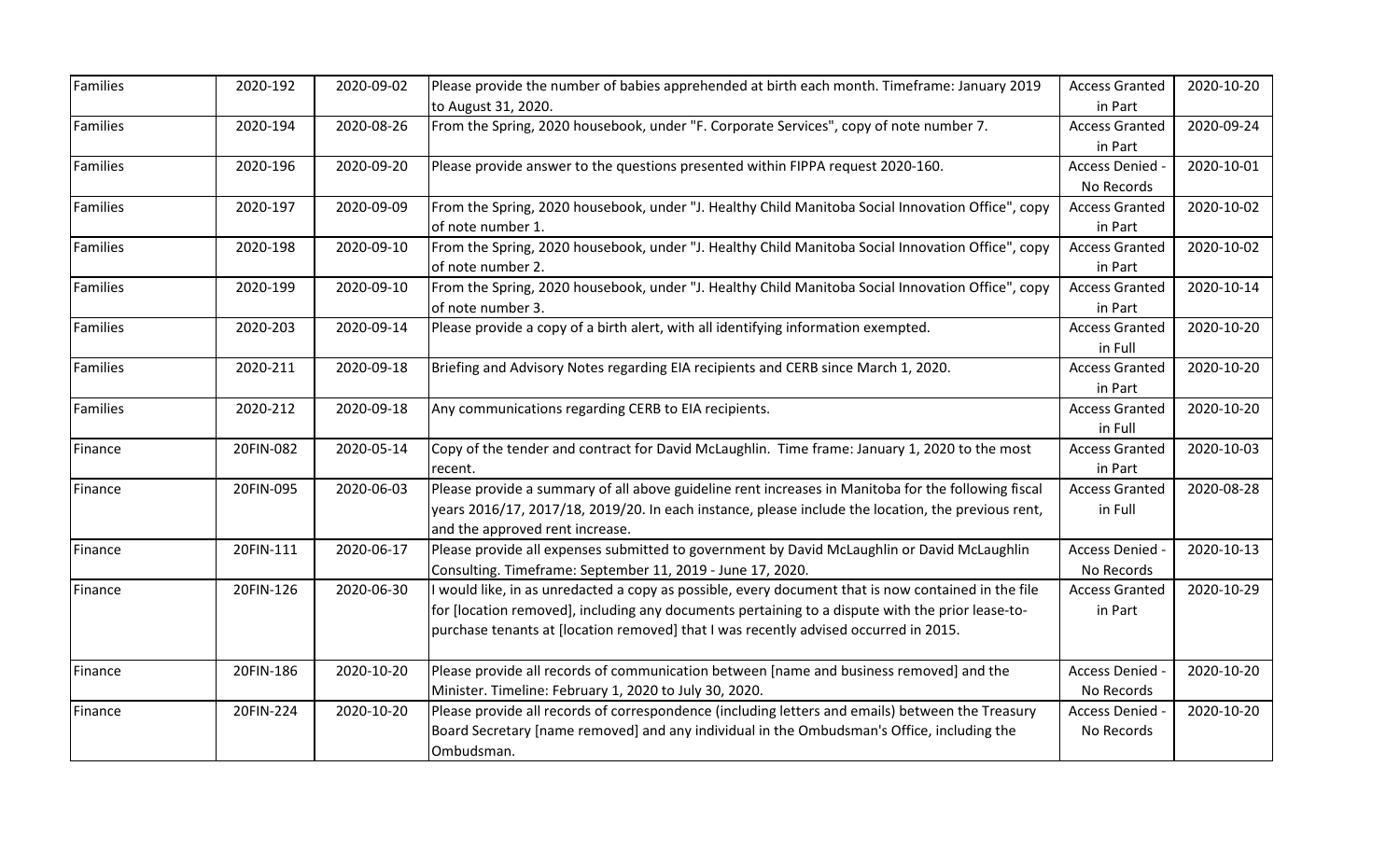| Health, Seniors and  | 136-20 | 2020-08-17 | Province's budgeted contribution to the construction and outfitting of personal care homes in        | <b>Access Granted</b> | 2020-10-05 |
|----------------------|--------|------------|------------------------------------------------------------------------------------------------------|-----------------------|------------|
| <b>Active Living</b> |        |            | Steinbach and Carman on a per bed basis.                                                             | in Full               |            |
| Health, Seniors and  | 137-20 | 2020-08-18 | I request a report of the following information. Annual count of concussions submitted by            | <b>Access Granted</b> | 2020-09-17 |
| <b>Active Living</b> |        |            | diagnostic code 850 and separately, 310.2 (under ICD-9 coding system) By physician type, By setting  | in Part               |            |
|                      |        |            | (community clinic vs. hospital) for the past 10 years.                                               |                       |            |
| Health, Seniors and  | 139-20 | 2020-08-20 | Apart from eChart, how else can a person access medical records for someone other than               | <b>Access Granted</b> | 2020-10-05 |
| <b>Active Living</b> |        |            | themselves? What is the reporting process? How is this documented by institution? The safeguard      | in Full               |            |
|                      |        |            | that exists when one person accesses records in a room full of people to view as well.               |                       |            |
| Health, Seniors and  | 140-20 | 2020-08-20 | What specific Winnipeg hospital wards had a COVID-19 presence/outbreak; how many staff were          | <b>Access Granted</b> | 2020-10-05 |
| <b>Active Living</b> |        |            | involved/infected. This is for Winnipeg only.                                                        | in Part               |            |
| Health, Seniors and  | 142-20 | 2020-08-21 | All briefing material prepared by the office of the Chief Provincial Public Health Officer for the   | <b>Access Granted</b> | 2020-10-05 |
| <b>Active Living</b> |        |            | premier, members of cabinet or Deputy Ministers for the dates January 1, 2020 to April 6, 2020       | in Part               |            |
|                      |        |            | inclusive.                                                                                           |                       |            |
| Health, Seniors and  | 143-20 | 2020-08-21 | By month, number of tests and screens performed by Cadham Provincial Laboratory since January,       | <b>Access Granted</b> | 2020-10-05 |
| <b>Active Living</b> |        |            | 2019, broken out by general area (e.g. Microbiology, Newborn Screening and Public Health             | in Full               |            |
|                      |        |            | Chemistry, Serology/Paristology, Virus Detection, etc.).                                             |                       |            |
| Health, Seniors and  | 144-20 | 2020-08-21 | By month, number of COVID-19 tests performed by Cadham Provincial Laboratory since January,          | <b>Access Granted</b> | 2020-09-21 |
| <b>Active Living</b> |        |            | 2020.                                                                                                | in Full               |            |
| Health, Seniors and  | 150-20 | 2020-08-26 | Briefing and advisory notes prepared by Public Health for the premier in March 2020.                 | <b>Access Granted</b> | 2020-10-05 |
| <b>Active Living</b> |        |            |                                                                                                      | in Part               |            |
| Health, Seniors and  | 151-20 | 2020-08-26 | Briefing and advisory notes prepared by Public Health for the premier in April 2020.                 | <b>Access Granted</b> | 2020-10-05 |
| <b>Active Living</b> |        |            |                                                                                                      | in Part               |            |
| Health, Seniors and  | 153-20 | 2020-09-01 | A breakdown of school by school vaccination rates in/as of February 2020 in Winnipeg divisions and   | Access Denied -       | 2020-10-05 |
| <b>Active Living</b> |        |            | independent schools. Winnipeg divisions being the Winnipeg School Division, Seven Oaks, Louis Riel,  | No Records            |            |
|                      |        |            | Pembina Trails, St. James/Assiniboia, River East Transcona, Division Scolaire franco-manitobaine and |                       |            |
|                      |        |            | Seine River School Division.                                                                         |                       |            |
| Health, Seniors and  | 154-20 | 2020-09-01 | All records related to the decision to deny remote education options to all families, grades K-12 in | Access Denied -       | 2020-10-05 |
| <b>Active Living</b> |        |            | Manitoba public schools, for the 2020-21 academic year. This should include records related to       | No Records            |            |
|                      |        |            | input from the Chief Public Health Officer and his office.                                           |                       |            |
| Health, Seniors and  | 155-20 | 2020-09-01 | By week, average number of contacts made per positive COVID-19 case.                                 | <b>Access Granted</b> | 2020-10-01 |
| <b>Active Living</b> |        |            |                                                                                                      | in Full               |            |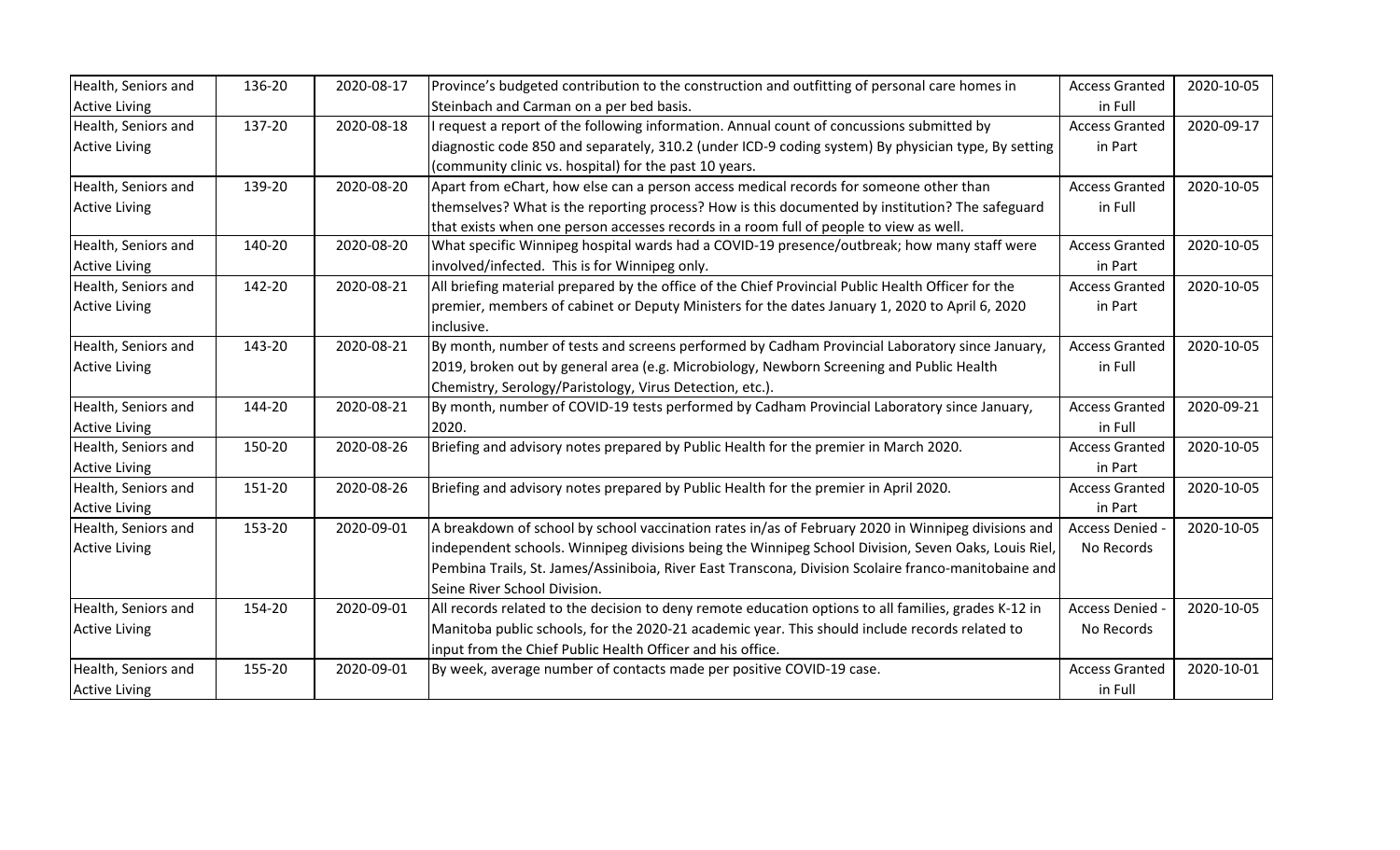| Health, Seniors and  | 157-20 | 2020-09-02 | All records related to the decision to apply Yellow Level mandates and restrictions to the Brandon     | Access Denied -       | 2020-10-05 |
|----------------------|--------|------------|--------------------------------------------------------------------------------------------------------|-----------------------|------------|
| <b>Active Living</b> |        |            | School Division while leaving Prairie Mountain Regional Health Authority (including the City of        | No Records            |            |
|                      |        |            | Brandon) at the Orange Level. This should include records related to input from the Chief Public       |                       |            |
|                      |        |            | Health Officer and his office.                                                                         |                       |            |
| Health, Seniors and  | 158-20 | 2020-09-02 | All records related to the decision to Mandate large cohorts up to 75 students as part of the          | <b>Access Denied</b>  | 2020-10-05 |
| <b>Active Living</b> |        |            | 'Restoring Safe Schools" back to school plan. Not to mandate smaller class sizes and cohort sizes as   | No Records            |            |
|                      |        |            | part of the "Restoring Safe Schools" back to school plan. This should include records related to input |                       |            |
|                      |        |            | from the Chief Public Health Officer and his office.                                                   |                       |            |
| Health, Seniors and  | 160-20 | 2020-09-09 | In 2020, how many COVID-19 tests have been done by PCR? When PCR is used for this diagnosis, are       | <b>Access Granted</b> | 2020-10-05 |
| <b>Active Living</b> |        |            | all labs required to use a standard number of Amplification Cycles? What range of Amplification        | in Full               |            |
|                      |        |            | Cycles were used for all the PCR-C19 tests done in 2020. Have cycle data been retained in MB           |                       |            |
|                      |        |            | Health data?                                                                                           |                       |            |
| Health, Seniors and  | 163-20 | 2020-09-11 | Please provide briefing and advisory notes for the minister and deputy minister about any COVID-19     | Access Denied -       | 2020-10-13 |
| <b>Active Living</b> |        |            | data sharing initiative with the Manitoba Metis Federation.                                            | No Records            |            |
| Health, Seniors and  | 164-20 | 2020-09-11 | Please provide the definition of "communal living" situations in the context of COVID-19. This         | Access Denied -       | 2020-10-13 |
| <b>Active Living</b> |        |            | should go beyond the definition offered by Dr. Brent Roussin offered in a press conference: what       | No Records            |            |
|                      |        |            | attributes would deem something as a communal-living community.                                        |                       |            |
| Health, Seniors and  | 165-20 | 2020-09-11 | Briefing and advisory notes regarding an independent review of cancer care since January 1, 2019.      | <b>Access Granted</b> | 2020-10-22 |
| <b>Active Living</b> |        |            |                                                                                                        | in Part               |            |
| Health, Seniors and  | 167-20 | 2020-09-11 | Briefing and advisory notes regarding the repurposing of emergency rooms in rural Manitoba.            | Access Denied -       | 2020-10-13 |
| <b>Active Living</b> |        |            |                                                                                                        | No Records            |            |
| Health, Seniors and  | 169-20 | 2020-09-14 | Number of daily COVID-19 testing conducted by Dynacare since July 27, 2020 to current.                 | <b>Access Granted</b> | 2020-10-14 |
| <b>Active Living</b> |        |            |                                                                                                        | in Full               |            |
| Health, Seniors and  | 170-20 | 2020-09-14 | Correspondence from department with Dynacare regarding COVID testing since January 1, 2020             | Access Denied -       | 2020-10-14 |
| <b>Active Living</b> |        |            | specific to capacity, overall cost and contract.                                                       | No Records            |            |
| Health, Seniors and  | 175-20 | 2020-09-15 | Number of babies born with congenital syphilis in 2020.                                                | <b>Access Granted</b> | 2020-10-22 |
| <b>Active Living</b> |        |            |                                                                                                        | in Full               |            |
| Health, Seniors and  | 182-20 | 2020-09-22 | By position title, name of the positions eliminated or deleted as part of reorganization/consolidation | Access Denied -       | 2020-10-22 |
| <b>Active Living</b> |        |            | in 2020. For clarity, this relates to Karen Herd's message to staff: "Service Delivery Organization    | No Records            |            |
|                      |        |            | Realignment".                                                                                          |                       |            |
| Health, Seniors and  | 184-20 | 2020-09-22 | A copy of the risk assessment or equivalent document into the use of masks in schools by children.     | Access Denied         | 2020-10-23 |
| <b>Active Living</b> |        |            | If no risk assessment has been done, then copies of any documents relating to the risk of children     | No Records            |            |
|                      |        |            | using masks in schools.                                                                                |                       |            |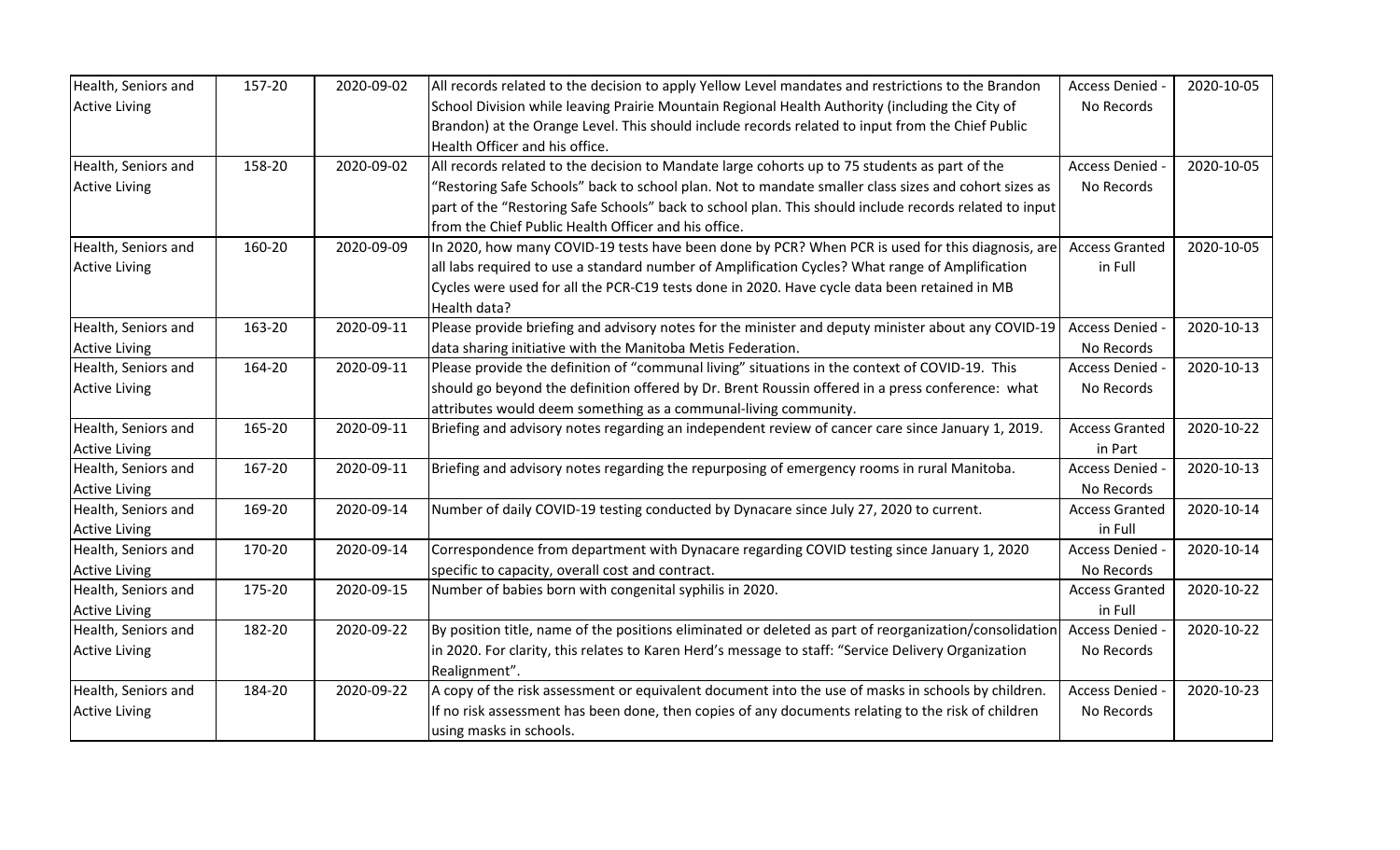| Health, Seniors and       | 188-20      | 2020-09-23 | Please provide all records of correspondence (including briefing notes, reports, advisory material, | Access Denied -       | 2020-10-30 |
|---------------------------|-------------|------------|-----------------------------------------------------------------------------------------------------|-----------------------|------------|
| <b>Active Living</b>      |             |            | estimates, proposals, emails and letters) between the Minister and [name removed] on health         | No Records            |            |
|                           |             |            | system transformation from 2020.                                                                    |                       |            |
| Health, Seniors and       | 190-20      | 2020-09-23 | Please provide all records of correspondence (including briefing notes, reports, advisory material, | Access Denied -       | 2020-10-30 |
| <b>Active Living</b>      |             |            | estimates, proposals, emails and letters) between the Minister and [name removed] on health         | No Records            |            |
|                           |             |            | system transformation from 2020.                                                                    |                       |            |
| Health, Seniors and       | 193-20      | 2020-09-23 | Please provide all records of correspondence (including briefing notes, reports, advisory material, | <b>Access Granted</b> | 2020-10-23 |
| <b>Active Living</b>      |             |            | estimates, proposals, emails and letters) between the Deputy Minister and [name removed] on         | in Part               |            |
|                           |             |            | health system transformation from 2020.                                                             |                       |            |
| Health, Seniors and       | 196-20      | 2020-09-23 | Please provide the 2020-21 breakdown of the budget for Priority Wait Times Reduction.               | Access Denied -       | 2020-10-23 |
| <b>Active Living</b>      |             |            |                                                                                                     | No Records            |            |
| Health, Seniors and       | 197-20      | 2020-09-23 | Please provide the 2020-21 breakdown of the budget for Out of Province Provincial Health Services.  | <b>Access Granted</b> | 2020-10-23 |
| <b>Active Living</b>      |             |            |                                                                                                     | in Full               |            |
| Health, Seniors and       | 204-20      | 2020-09-25 | Memos and any associated briefing notes regrading the consolidation and/or elimination of           | Access Denied -       | 2020-10-26 |
| <b>Active Living</b>      |             |            | positions since October 3, 2019.                                                                    | No Records            |            |
| Health, Seniors and       | 206-20      | 2020-09-25 | The total amount of funds provided to STARS for each fiscal year from 2012/13 to 2013/14.           | <b>Access Granted</b> | 2020-10-26 |
| <b>Active Living</b>      |             |            |                                                                                                     | in Full               |            |
| Health, Seniors and       | 207-20      | 2020-09-25 | The amount budgeted and spent on LifeFlight for the following fiscal years FY 2015-16, FY 2016-17,  | Access Denied -       | 2020-10-26 |
| <b>Active Living</b>      |             |            | FY 2017-18, FY 2018-19, FY 2019-20, FY 2020-21 (budgeted).                                          | <b>Exceptions to</b>  |            |
|                           |             |            |                                                                                                     | Disclosure            |            |
| Health, Seniors and       | 209-20      | 2020-09-28 | Records regarding any emergency departments to be transformed to non-emergency functions            | <b>Access Denied</b>  | 2020-10-28 |
| <b>Active Living</b>      |             |            | since October 1, 2019.                                                                              | No Records            |            |
| Health, Seniors and       | 210-20      | 2020-09-28 | Communications with health regions regarding exceptional costs of COVID-19.                         | <b>Access Granted</b> | 2020-10-28 |
| <b>Active Living</b>      |             |            |                                                                                                     | in Full               |            |
| Health, Seniors and       | 211-20      | 2020-09-28 | Communication with heath regions regarding additional costs for personal care homes during the      | <b>Access Granted</b> | 2020-10-28 |
| <b>Active Living</b>      |             |            | pandemic.                                                                                           | in Full               |            |
| Health, Seniors and       | 212-20      | 2020-09-30 | For the request for proposal closing September 15, 2020 for surgical procedures, list of successful | <b>Access Granted</b> | 2020-10-30 |
| <b>Active Living</b>      |             |            | applicants, copy of contracts, dollar value of the contracts and list of services contracted.       | in Full               |            |
|                           |             |            |                                                                                                     |                       |            |
| Indigenous and            | INR 2020-14 | 2020-08-12 | Briefing and/or advisory notes regarding Clear Sky Communications and/or the January 8, 2018        | Access Denied -       | 2020-09-30 |
| Northern Relations        |             |            | news release "Province invests in improvements for internet in the North".                          | No Records            |            |
| Indigenous and            | INR 2020-18 | 2020-09-09 | From the March 2020 housebook, under A. Top Issues, copy of note number 2.                          | <b>Access Granted</b> | 2020-10-13 |
| <b>Northern Relations</b> |             |            |                                                                                                     | in Full               |            |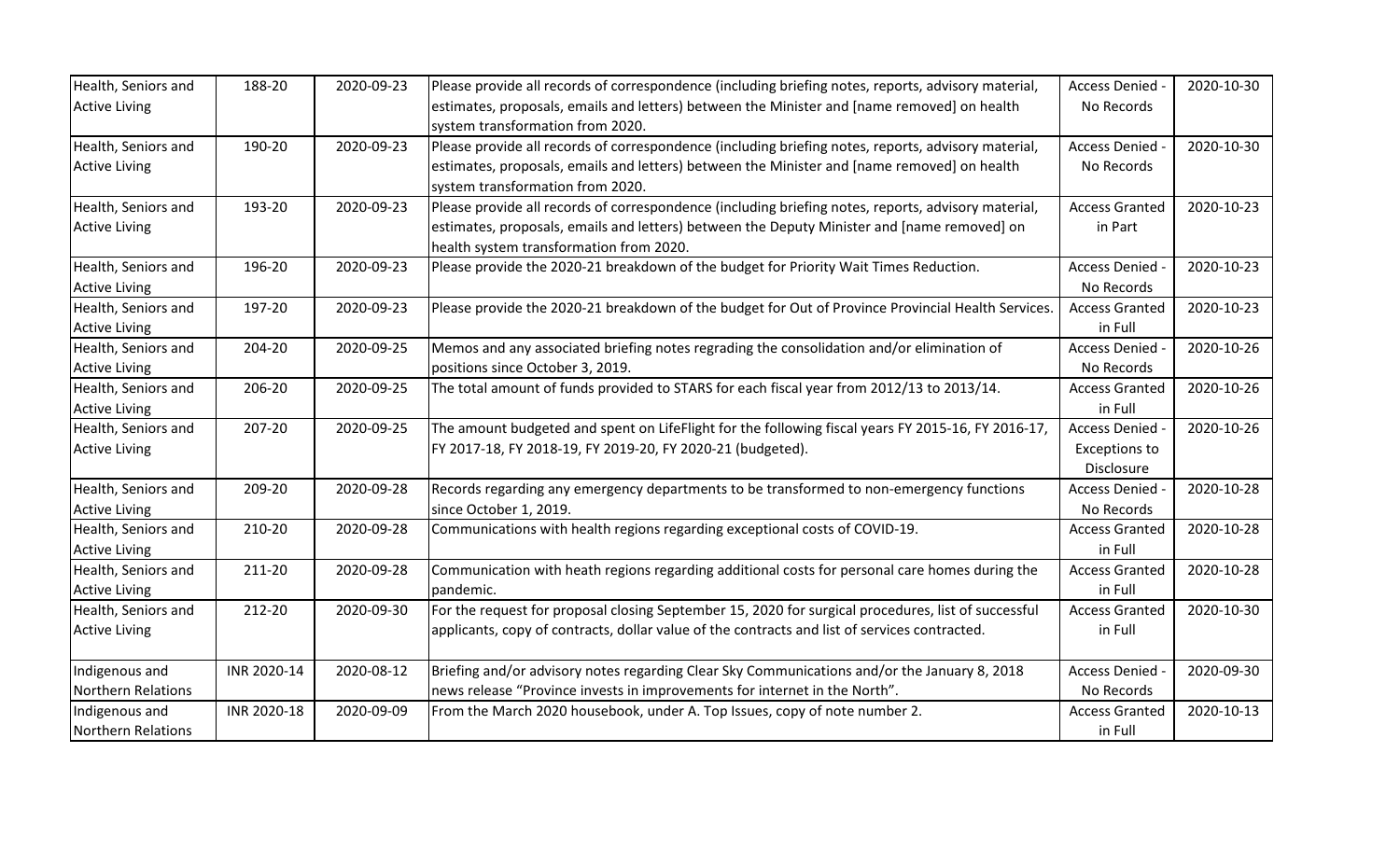| Indigenous and             | INR 2020-19 | 2020-09-09 | From the March 2020 housebook, under A. Top Issues, copy of note number 1.                            | <b>Access Granted</b> | 2020-10-13 |
|----------------------------|-------------|------------|-------------------------------------------------------------------------------------------------------|-----------------------|------------|
| <b>Northern Relations</b>  |             |            |                                                                                                       | in Full               |            |
| Indigenous and             | INR 2020-20 | 2020-09-10 | From the March 2020 housebook, under B. Consultation and Reconciliation, copy of note number          | <b>Access Granted</b> | 2020-10-13 |
| <b>Northern Relations</b>  |             |            |                                                                                                       | in Part               |            |
| Indigenous and             | INR 2020-21 | 2020-09-10 | From the March 2020 housebook, under A. Top Issues, copy of note number 4.                            | <b>Access Granted</b> | 2020-10-13 |
| <b>Northern Relations</b>  |             |            |                                                                                                       | in Full               |            |
| Indigenous and             | INR 2020-22 | 2020-09-10 | From the March 2020 housebook, under B. Consultation and Reconciliation, copy of note number 3.       | <b>Access Granted</b> | 2020-10-16 |
| <b>Northern Relations</b>  |             |            |                                                                                                       | in Part               |            |
| Indigenous and             | INR 2020-23 | 2020-09-15 | From the March 2020 housebook, under C. Northern Affairs Branch, copy of note number 4.               | <b>Access Granted</b> | 2020-10-13 |
| <b>Northern Relations</b>  |             |            |                                                                                                       | in Part               |            |
| Indigenous and             | INR 2020-25 | 2020-09-15 | From the March 2020 housebook, under C. Northern Affairs Branch copy of note number 1.                | <b>Access Granted</b> | 2020-10-13 |
| <b>Northern Relations</b>  |             |            |                                                                                                       | in Full               |            |
| Indigenous and             | INR 2020-28 | 2020-10-22 | From the March 2020 housebook, under D. Policy and Strategic Initiatives, copy of note number 1.      | <b>Access Granted</b> | 2020-10-21 |
| <b>Northern Relations</b>  |             |            |                                                                                                       | in Full               |            |
| Indigenous and             | INR 2020-31 | 2020-10-22 | From the March 2020 housebook, under D. Policy and Strategic Initiatives, copy of note number 8.      | <b>Access Granted</b> | 2020-10-21 |
| <b>Northern Relations</b>  |             |            |                                                                                                       | in Full               |            |
| Justice                    | 2020-161    | 2020-08-25 | Copy of the 2020 contribution agreement with Canada for the Guns and Gangs Violence Action            | <b>Access Granted</b> | 2020-10-23 |
|                            |             |            | Fund.                                                                                                 | in Full               |            |
| Justice                    | 2020-170    | 2020-09-29 | Please provide information on the average wait time for an autopsy to be completed from an            | <b>Access Granted</b> | 2020-10-28 |
|                            |             |            | individual's date of death in Manitoba for each of the last 10 years in each of the health regions in | in Part               |            |
|                            |             |            | the province. Please provide the information in a machine-readable format like a comma-separated      |                       |            |
|                            |             |            | values (.csv) file. Between January 1st 2010 and September 25th, 2020.                                |                       |            |
|                            |             |            |                                                                                                       |                       |            |
| Justice                    | 2020-172    | 2020-09-28 | Copy of the Police Services Act Review.                                                               | Access Denied -       | 2020-10-28 |
|                            |             |            |                                                                                                       | <b>Exceptions to</b>  |            |
|                            |             |            |                                                                                                       | Disclosure            |            |
| <b>Municipal Relations</b> | MR 2018-25  | 2018-03-02 | Since May 1, 2017: all briefing and advisory notes and all records of communication regarding 1 year  | <b>Access Granted</b> | 2020-10-20 |
|                            |             |            | and 5 years strategic capital business plans for the City of Winnipeg.                                | in Part               |            |
| <b>Municipal Relations</b> | MR 2019-01  | 2019-01-18 | Since January 1, 2018: all briefing notes and advisory notes regarding funding for municipalities.    | <b>Access Granted</b> | 2020-10-19 |
|                            |             |            |                                                                                                       | in Part               |            |
| <b>Municipal Relations</b> | MR 2019-06  | 2019-01-28 | From the Fall 2018 Housebook, record Keystone Centre, Tax Increment Financing, True North             | <b>Access Granted</b> | 2020-10-09 |
|                            |             |            | Square, Core Funding agreements to Neighbourhoods Renewal Corps, 2020 Reassessment.                   | in Part               |            |
|                            |             |            |                                                                                                       |                       |            |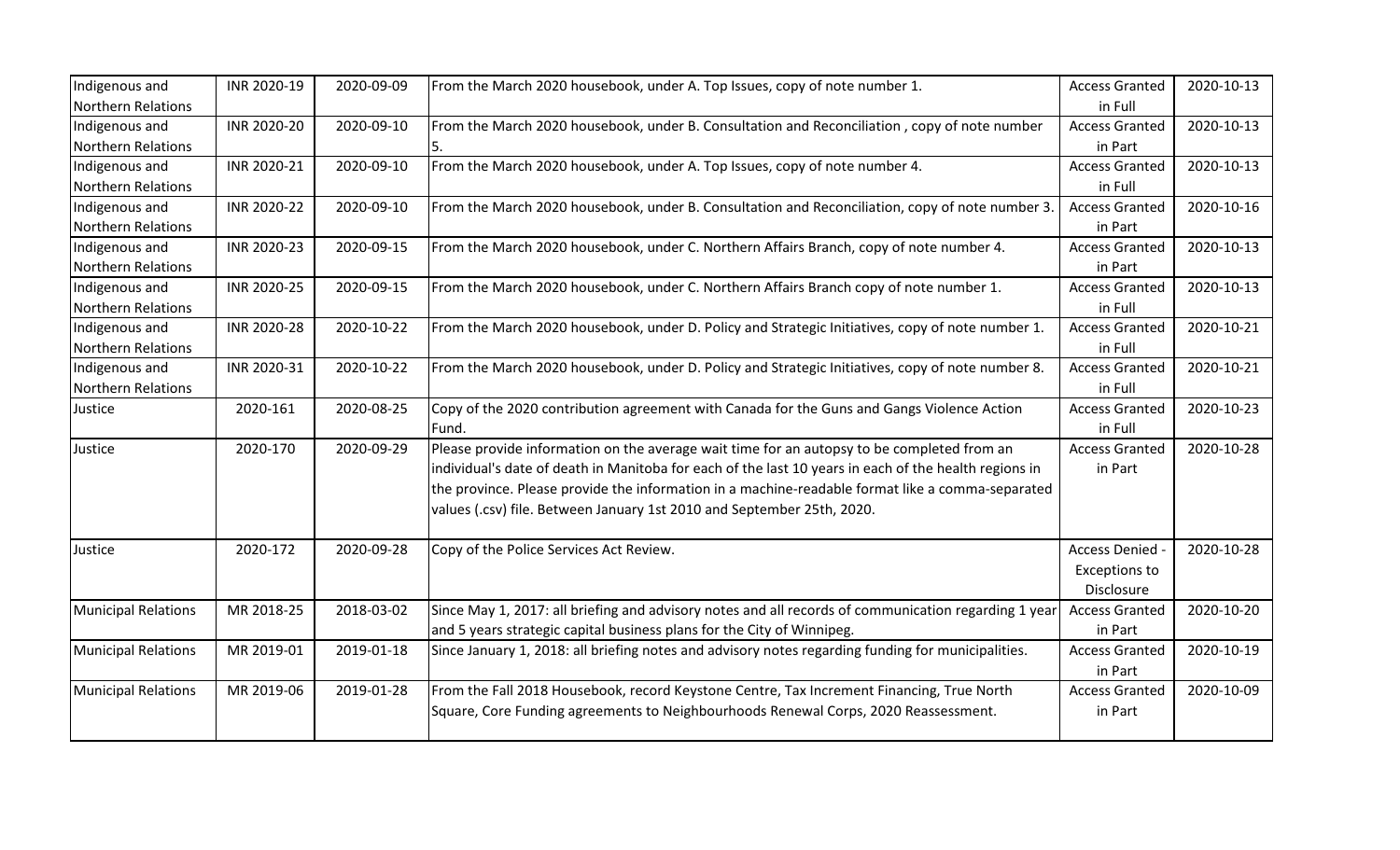| <b>Municipal Relations</b> | MR 2019-12 | 2019-02-11 | From the departments 2018/19 Committee of Supply Book, record: "Funding Previously<br>Administered by the Manitoba Community Services Council (MCSC)", "Funding to the City of<br>Winnipeg", "Funding to other Municipalities", "Community Development" under the Community<br>Planning and Development, and "Line by line summary of budget changes".                                                                                                                                      | <b>Access Granted</b><br>in Part | 2020-10-16 |
|----------------------------|------------|------------|---------------------------------------------------------------------------------------------------------------------------------------------------------------------------------------------------------------------------------------------------------------------------------------------------------------------------------------------------------------------------------------------------------------------------------------------------------------------------------------------|----------------------------------|------------|
| <b>Municipal Relations</b> | MR 2019-13 | 2019-02-13 | From the Departments 2018/19 Committee of Supply Book, under "Municipal Relations Grant<br>Listing", record "Community Development Program. "From the Departments 2018/19 Committee of<br>Supply Book, under "Financial Assistance." record "Grant to Municipalities in Lieu of Taxes."                                                                                                                                                                                                     | <b>Access Granted</b><br>in Part | 2020-10-16 |
| <b>Municipal Relations</b> | MR 2019-14 | 2019-02-13 | "From the Department's 2018/19 Committee of Supply Book, under "Municipal Relations Grant<br>Listing", record "Infrastructure and Municipal Relations". From the Department's 2018/19<br>Committee of Supply Book, under "Infrastructure and Municipal Services", record "Finance and<br>Advisory Services". From the Department's 2018/19 Committee of Supply Book, under "Financial<br>Assistance", record "Funding to Municipalities and Related Grants".                                | <b>Access Granted</b><br>in Part | 2020-10-16 |
| <b>Municipal Relations</b> | MR 2019-15 | 2019-02-13 | Under Community Planning and Development, record Community Development Programs,<br>including sub-records "Tax Increment Funding (TIF), True North Square, Community Development<br>Program Intake, and Neighbourhoods Alive! (NA!) Long Term Funding expiration."                                                                                                                                                                                                                          | <b>Access Granted</b><br>in Part | 2020-10-16 |
| <b>Municipal Relations</b> | MR 2019-22 | 2019-04-05 | Since May 3, 2016: all briefing and advisory notes regarding The Municipal Bridges and Roads<br>program.                                                                                                                                                                                                                                                                                                                                                                                    | <b>Access Granted</b><br>in Part | 2020-10-06 |
| <b>Municipal Relations</b> | MR 2020-63 | 2020-08-21 | Amount budgeted for community development grants in 2020/2021 broken out by program name.                                                                                                                                                                                                                                                                                                                                                                                                   | <b>Access Granted</b><br>in Full | 2020-10-09 |
| <b>Municipal Relations</b> | MR 2020-67 | 2020-09-10 | Briefing and advisory notes prepared for the Premier since January 1, 2020,                                                                                                                                                                                                                                                                                                                                                                                                                 | <b>Access Granted</b><br>in Part | 2020-10-07 |
| <b>Municipal Relations</b> | MR 2020-68 | 2020-09-11 | All hardcopy and e-mail correspondence, whether internal correspondence; correspondence<br>between government agencies; or correspondence to or from [organization removed] or their<br>appointed contractors/consultants/representatives, including but not necessarily limited to any<br>correspondence related to permit application(s) and any correspondence related to planning<br>application(s) (whether real or potential), for [location removed]. September 2018-September 2020. | <b>Access Granted</b><br>in Part | 2020-10-09 |
| <b>Municipal Relations</b> | MR 2020-69 | 2020-09-17 | A listing of all contractors names including the scope of work each is authorized preform under the<br>Certificate of Authorization issues by the OFFICE of the FIRE COMMISSIONER.                                                                                                                                                                                                                                                                                                          | <b>Access Granted</b><br>in Full | 2020-10-06 |